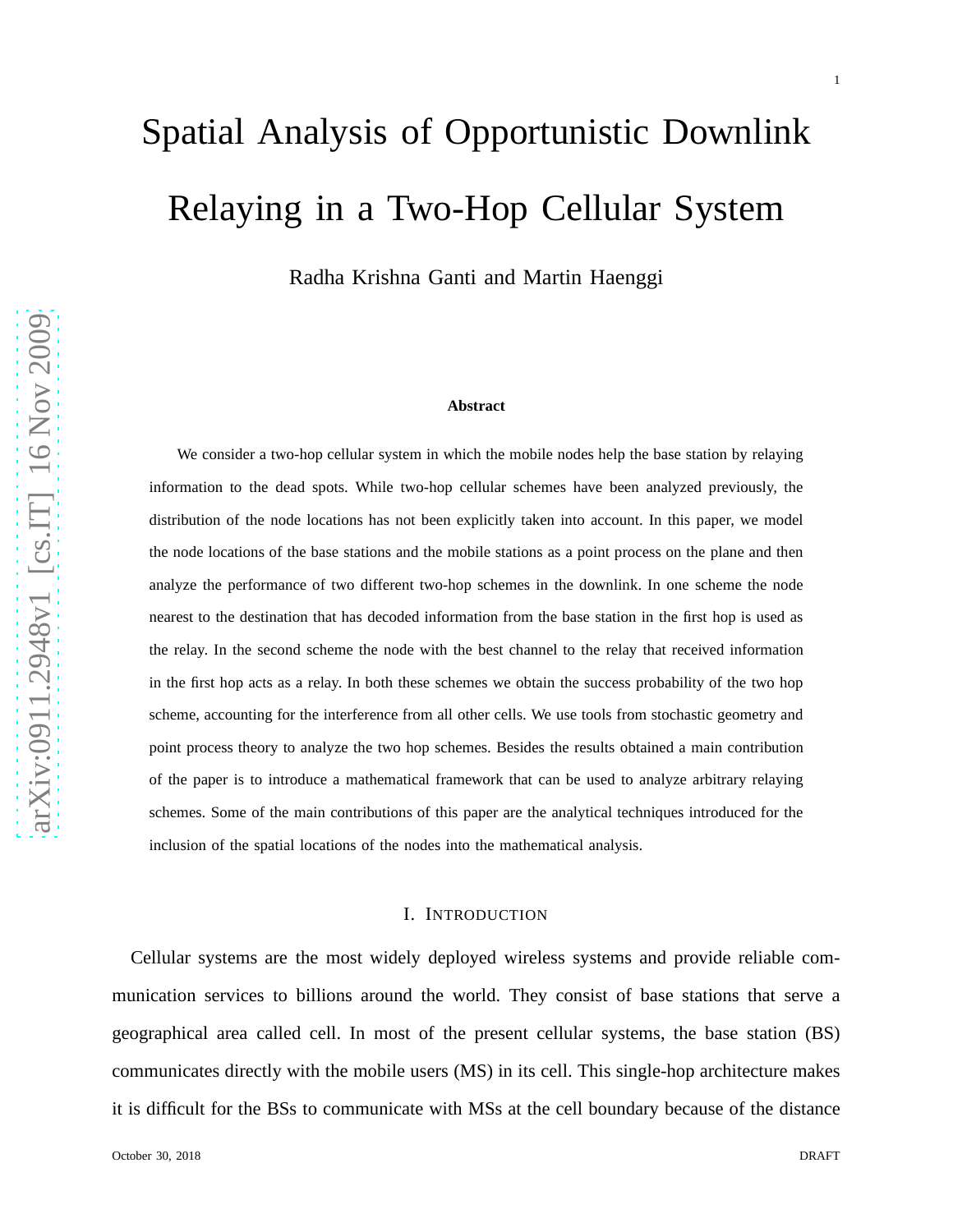and the inter-cell interference. So a base station will have to increase its power to maintain the rate of transmission. The dead spots problem can be countered by using more base stations, thereby increasing the spatial reuse. But increasing the number of base stations can be prohibitively expensive or even impossible. The problem can be addressed more effectively by moving away from the paradigm of single-hop communication and permitting the base station to communicate with mobile stations at the boundary by using the other intermediate MSs in its cell in a sequence of hops. Although such multi-hopping requires some significant changes in the present cellular system architecture, it may help to effectively combat the dead spots problem, and hence the cellular multi-hopping problem is worthy to investigate [1], [2]. In this paper, we analyze the benefits of two-hop cellular communication by comparing its performance with a traditional single-hop cellular system. A two-hop system,

- may provide significant benefits over single-hop communication.
- does not have the implementation complexity of larger number of hops (in terms of routing and scheduling).

When a BS transmits, multiple MSs will be able to receive the information, and hence these mobile nodes can help the BS transmit information to the cell edge. Since more than one MS can act as a relay, it is not clear how to choose a subset of these relays in a distributed fashion so as to reduce the interference and increase the probability of packet delivery. In this paper, we analyze simple relay selection schemes and compare their performance with direct transmission. We account for the inter-cell interference and the spatial structure of the transmitting nodes in the analysis.

We use methods from stochastic geometry and point process theory to model and study the two-hop cellular system. In particular we provide techniques based on probability generating functional of a point process to analyze the outage probabilities, and we provide asymptotic results for the outage at high SNR and low BS density. The techniques presented in this paper can be extended to analyze more complicated relay selection schemes, power control mechanisms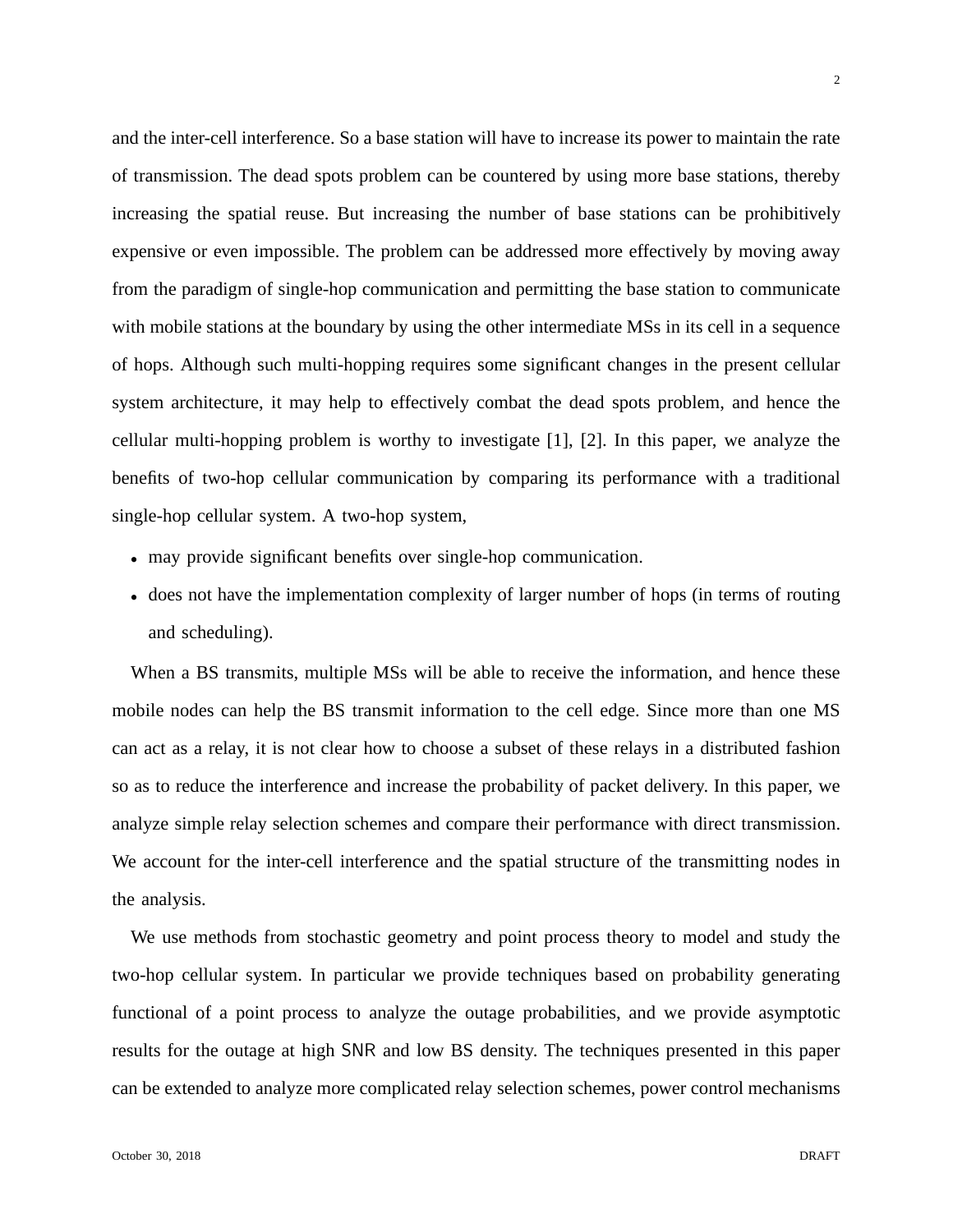and other multi-hop techniques. The major emphasis of the paper is in the methodology and the techniques of the analysis rather than the specifics of the communication system. For example we concentrate only on two specific relay selection methods although many more methods have been proposed in the literature.

### *A. Previous work*

The problem of two-hop extensions of cellular system has been studied extensively, and a provision for a multi-hop technique has been included in the A-GSM standard [1], [2]. In [3], a MS is selected to help the BS depending on the large-scale path-loss on the BS-relay link and the relay-destination link. [4] considers a similar problem, but the MSs that can act as relays are assumed to be located on a circle around the BS, and the authors provide various power allocation schemes and verify their performance by simulations. The present problem is also very similar to the problem of opportunistic relay selection. In [5], [6] a detailed analysis of a opportunistic two-hop relaying scheme obtaining full diversity order using distributed space-time codes has been provided. But a distributed space-time code requires very tight coordination and precise signaling among the relays, which increases the overhead and complexity in the system. An alternative approach is to choose the *best* relay, and in opportunistic relaying (OR) [7] a relay is chosen so as to maximize the minimum signal-to-noise ratio (SNR) of the source-relay and the relay-destination links. In selection cooperation (SC) [8], [9] the relay with maximum relaydestination SNR is chosen and has been shown that SC and OR provide a similar diversity order. In [5], [7]–[9], distributed relay selection schemes are analyzed and asymptotes of the outage are provided for high SNR. The asymptotes provided are functions of the means of fading coefficients between the source, relays and the destination. Averaging these results with respect to the spatial distribution of the nodes is difficult and hence we use an alternative approach. In our approach we model the node locations in a statistical manner and incorporate this information in the analysis from the start rather than averaging over the spatial locations at the end. Our emphasis is on low-overhead schemes that can readily be implemented.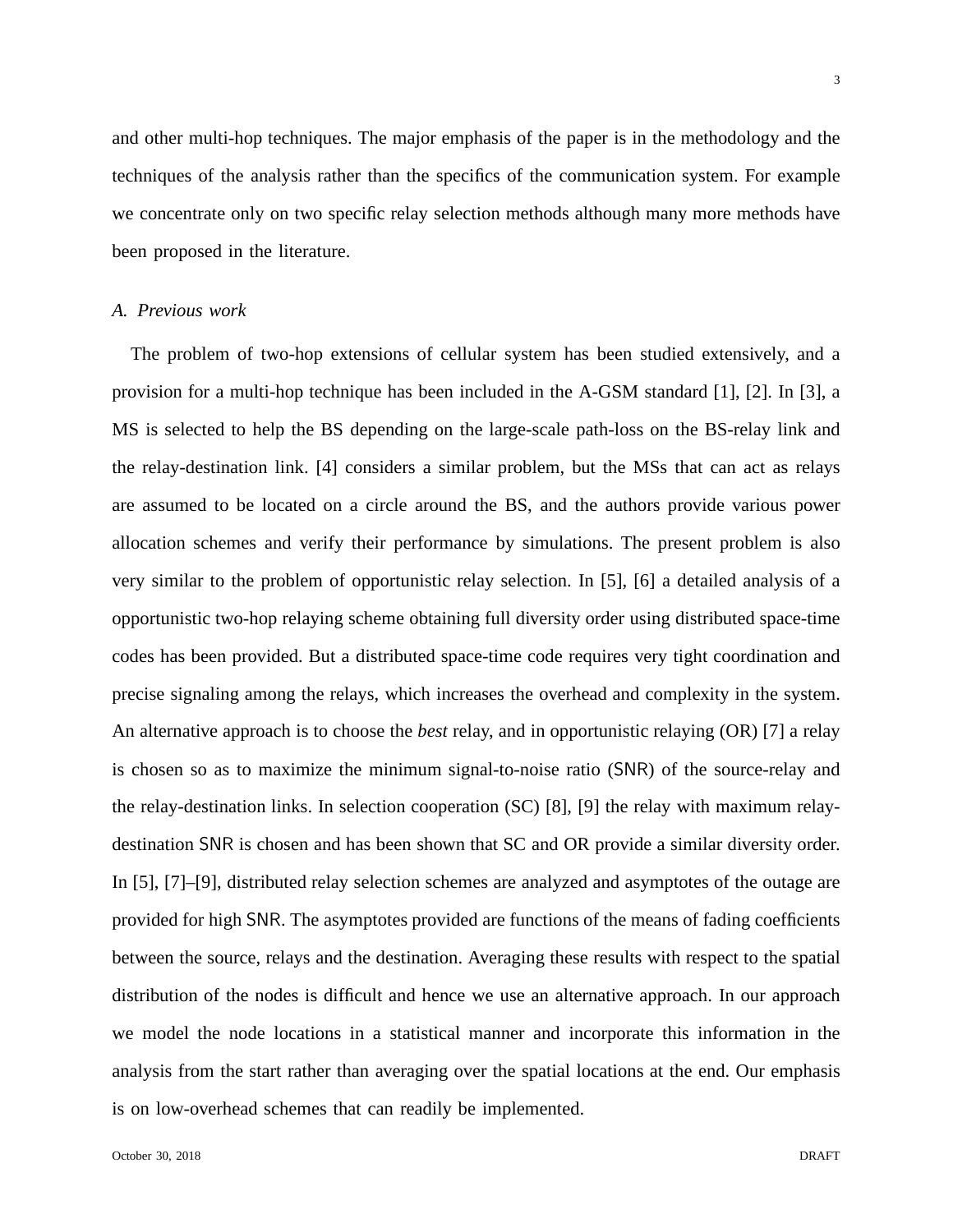The paper is organized as follows: In Section II the system model is introduced, assumptions stated and the metrics used in the paper defined. In Section III the outage probability in the direct connection between the BS and its destination is derived. In Sections IV and V the outage probability of the two-hop schemes employing different relay selection schemes are analyzed. The asymptotic gain of using the two-hop schemes over the direct connection is also studied in these sections. In Section VI simulation results are provided and compared to the theory.

#### II. SYSTEM MODEL

We assume that the BSs (cell towers) are arranged on a square lattice of density  $\lambda_b$ .

$$
\Phi_b = \left\{ \frac{x}{\sqrt{\lambda_b}}, \quad x \in \mathbb{Z}^2 \right\}.
$$

The analysis in this paper generalizes in a straightforward manner to any deterministic arrangement of BS. We assume that  $n_x$  MSs are available to assist a BS  $x \in \Phi_b$ . More precisely, the locations of the mobile stations that assist the base station  $x$  form a Poisson point process [10] (PPP)  $\Phi_x$  of density  $\lambda_x(y) = \eta(y-x)$ . For example choosing  $\eta(y) = \mathbf{1}_y([-1/2, 1/2]^2)$  and  $\lambda_b = 1$  would lead to a square coverage area for each base station. We use  $\mathbf{1}_x(A)$  to denote the indicator function of set  $A$ . See Figure 1. Observe that it is not necessary for a MS to be associated to its nearest BS, *i.e.*, some MSs may be outside the Voronoi cell of their BS. We further make the following assumptions:

1) The average number of MS that each BS serves is finite, *i.e.*,

$$
N = \int_{\mathbb{R}^2} \eta(x) \mathrm{d}x < \infty.
$$

This assumption implies that  $\Phi_x$  cannot be homogeneous [10], [11].

2) The locations of the mobile users associated with different base stations are independent. Since the number of MSs in each cell is Poisson with mean  $N = \mathbb{E}[n_x]$ , each cell is empty with probability  $\exp(-N)$ . We shall use  $\mu$  to denote the probability that a cell is not empty, *i.e.*,  $\mu = 1 - \exp(-N)$ . Independent Rayleigh fading is assumed between any pair of nodes and also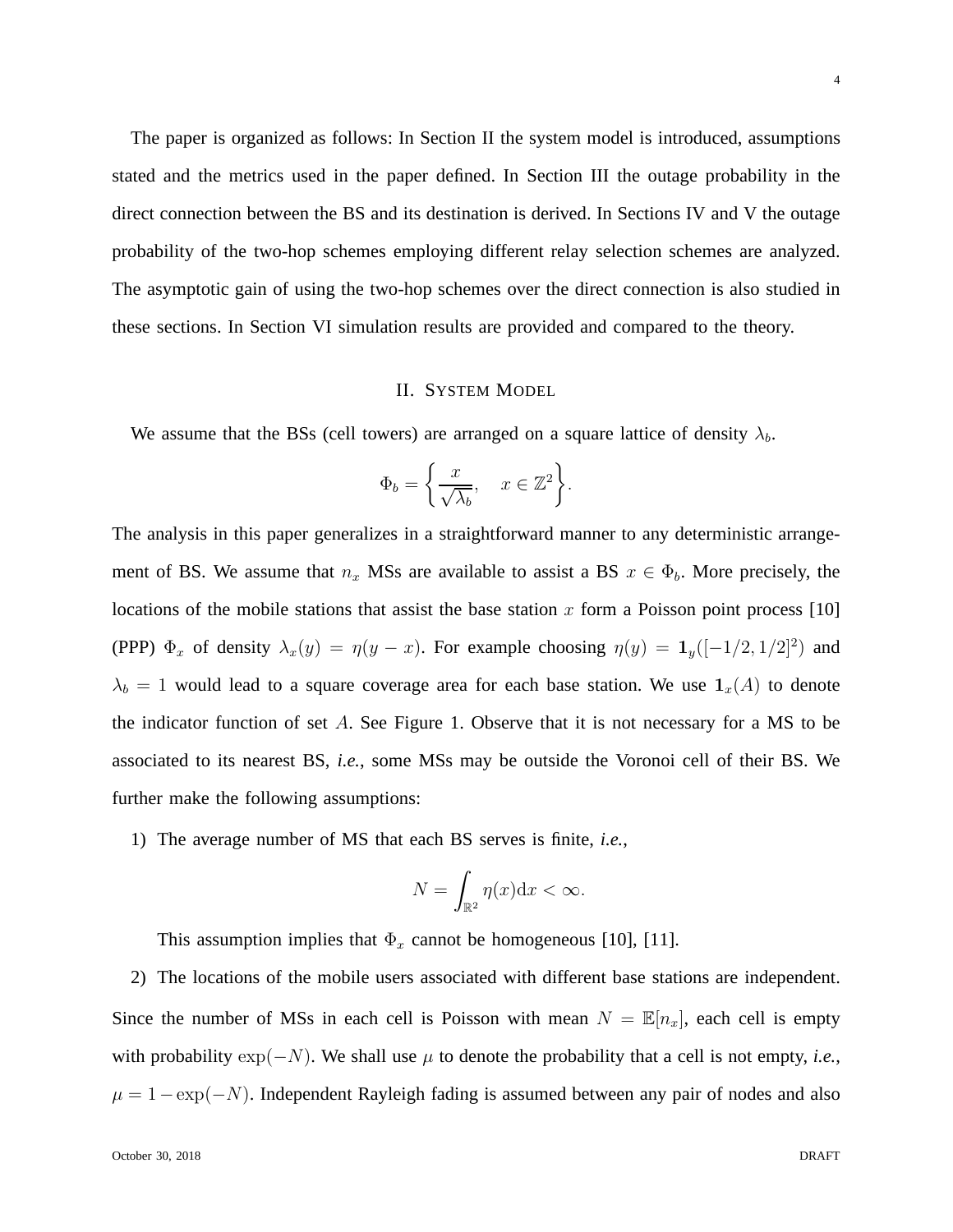

Fig. 1. Illustration of the cellular system with  $\lambda_b = 1$  and  $\eta(y) = 50 \cdot 1_y([-0.25, 0.25]^2)$ . So on a average there are 12.5 MSs per cell. The bold dots represent the BSs and the smaller dots the MSs. The white spaces between the cells may consist of other cells which transmit at a different frequency. We may model the case where the neighboring cells use the same frequency by choosing  $\eta(y) = \mathbf{1}_y([-0.5, 0.5]^2)$ .

across time, and the power fading coefficient between a node x and node y is denoted by  $h_{xy}$ . Hence  $h_{xy}$  is an exponential random variable with unit mean. The path-loss model is denoted by  $\ell(x)$ :  $\mathbb{R}^2 \setminus \{o\} \to \mathbb{R}^+$  and is a continuous, positive, non-increasing function of  $||x||$  that satisfies

$$
\int_{\mathbb{R}^2 \setminus B(o,\epsilon)} \ell(x) dx < \infty, \quad \forall \epsilon > 0,\tag{1}
$$

where  $B(a, r)$  denotes a disc of radius r centered around a.  $\ell(x)$  is usually taken to be a power law in one of the forms:

- 1) Singular path-loss model:  $||x||^{-\alpha}$ .
- 2) Non-singular path-loss model:  $(1 + ||x||^{\alpha})^{-1}$  or  $\min\{1, ||x||^{-\alpha}\}.$

The integrability condition (1) requires  $\alpha > 2$  in all the above models. Assuming simple linear receivers and treating interference as noise, the communication between x and y is successful if

$$
\text{SINR}(x, y, \Phi) = \frac{p_x h_{xy} \ell(x - y)}{\sigma^2 + \sum_{z \in \Phi} p_z h_{zy} \ell(z - y)} > \theta.
$$
 (2)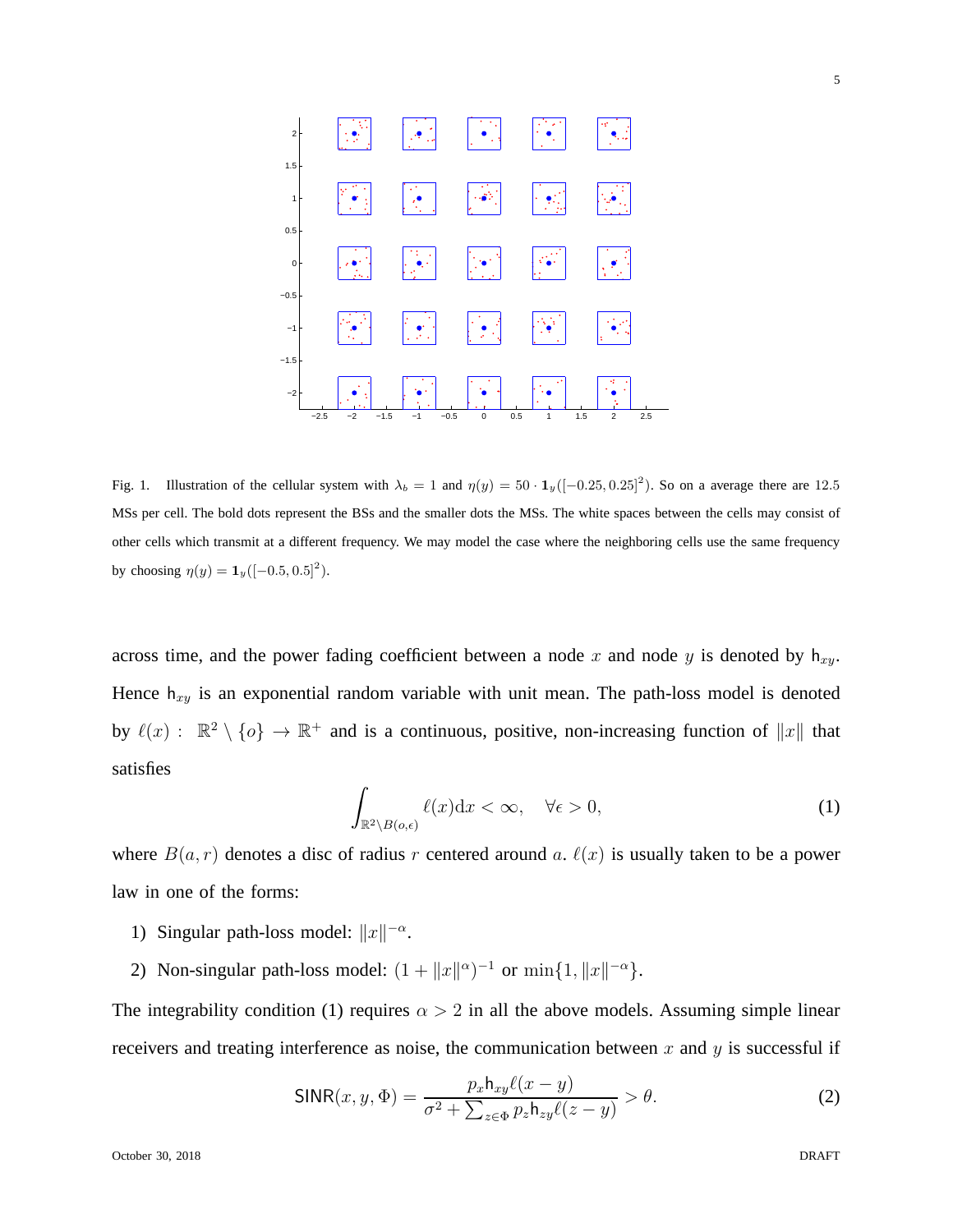6

We also assume  $\theta > 1$  which implies at most one transmitter can connect to a receiver. Here  $\Phi$ is the set of interfering transmitters,  $p_z$  is the transmission power used by a transmitter located at z and  $\sigma^2$  is the the additive white Gaussian noise power at the receiver. We make the following assumptions:

- 1) In the two-hop schemes that will be analyzed, BSs transmit in the even time slots and the MSs transmit in the odd time slots, synchronized across all cells.
- 2) Each base station x has an additional mobile station, the *destination* at  $r(x)$  with  $||r(x)$  $x\| = R$ , to which the BS wants to transmit information. This additional node just receives and never transmits.
- 3) All the BSs transmit with equal power P.

*Notation:*

• Define

$$
\mathbf{1}(x \to y \mid \Phi) = \mathbf{1}(\mathsf{SINR}(x, y, \Phi) > \theta).
$$

 $1(x \rightarrow y \mid \Phi)$  is the indicator random variable that is equal to one if a transmitter at x is able to connect to a receiver y when the interfering set is  $\Phi$ .

• Define

$$
\hat{\Phi}(x) = \{ y \in \Phi_x : \mathbf{1}(x \to y \mid \Phi_b \setminus \{x\}) \}.
$$

 $\hat{\Phi}(x)$  is the set of MSs in the cell of BS x to which the BS x is able to connect in the first hop (even time slots).

*Metric:* Let  $P_d$  denote the probability that a BS can connect to its destination directly in the first hop. Since all BSs are identical

$$
P_d = \mathbb{E} \mathbf{1}(o \to r(o) \mid \Phi_b \setminus \{o\}).
$$
\n(3)

where  $\sigma$  denotes the origin  $(0, 0)$ . A BS can connect to multiple MSs in its cell, and these connected MS are the potential transmitters in the second hop. In the relay selection methods studied in the next section, a subset of these potential transmitters  $R_x \subseteq \hat{\Phi}(x)$  are selected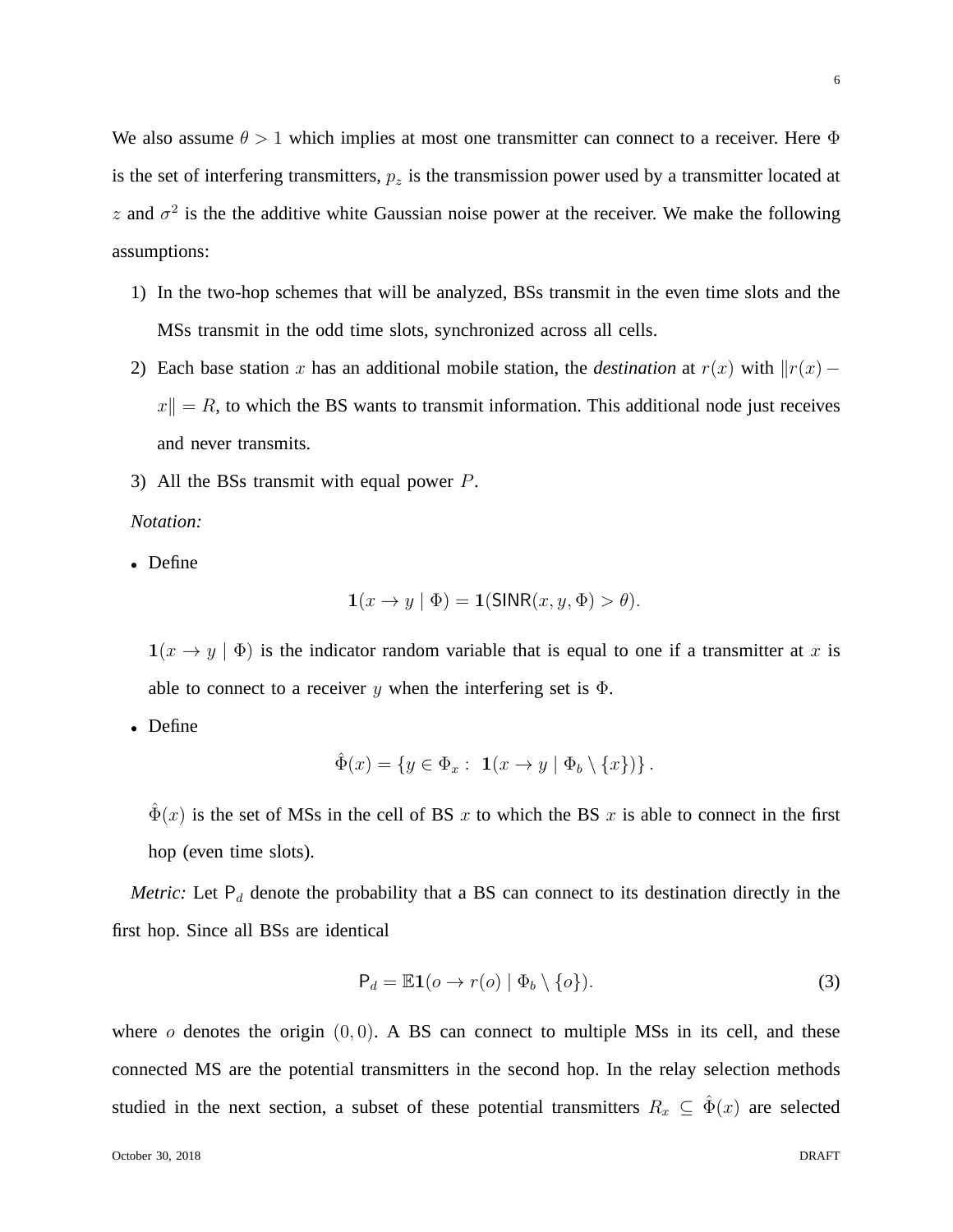for each  $x \in \Phi_b$  to transmit in the next hop. Let the probability that a relay can connect to its intended destination (determined by the source to which it connects in the first hop) in the second hop be  $P_r$ , *i.e.*,

$$
P_r = 1 - \mathbb{E} \prod_{x \in R_o} 1 - \mathbf{1}(x \to r(o) \mid \Psi \setminus \{x\}), \tag{4}
$$

where  $\Psi = \bigcup_{x \in \Phi_B} R_x$  is the set of all transmitters in the second hop. Here we are assuming no cooperative communication between nodes which have the same information, and hence relays belonging to the same cluster also interfere with each other in the second hop. Since  $\theta > 1$ , at most one transmitter can connect to a receiver and thus

$$
P_r = \mathbb{E} \sum_{x \in R_o} \mathbf{1}(x \to r(o) \mid \Psi \setminus \{x\}),\tag{5}
$$

and the probability of success for the two-hop scheme is

$$
P_s = 1 - (1 - P_d)(1 - P_r).
$$

The BS can potentially transmit in the second hop instead of using the MS as intermediate relays. This retransmission scheme will be used as the base reference, and the performance of the relay selection schemes will be compared with this retransmission scheme. The gain in using the two-hop scheme over the retransmission scheme can be characterized as

$$
G(SNR, \lambda_b) = \frac{(1 - P_d)^2}{(1 - P_d)(1 - P_r)} = \frac{1 - P_d}{1 - P_r},
$$
\n(6)

where

$$
\mathsf{SNR} = \frac{P\ell(R)}{\sigma^2}
$$

is the received SNR for the direct transmission. To compare the direct transmission with the relay selection scheme, power is allocated across the selected relays in the second hop so that the total power is equal to  $P$ . Another pertinent metric to capture the performance of the network is the diversity gain, defined as

$$
d(\lambda_b) = -\lim_{\text{SNR}\to\infty} \frac{\log(1-P_s)}{\log(\text{SNR})}.
$$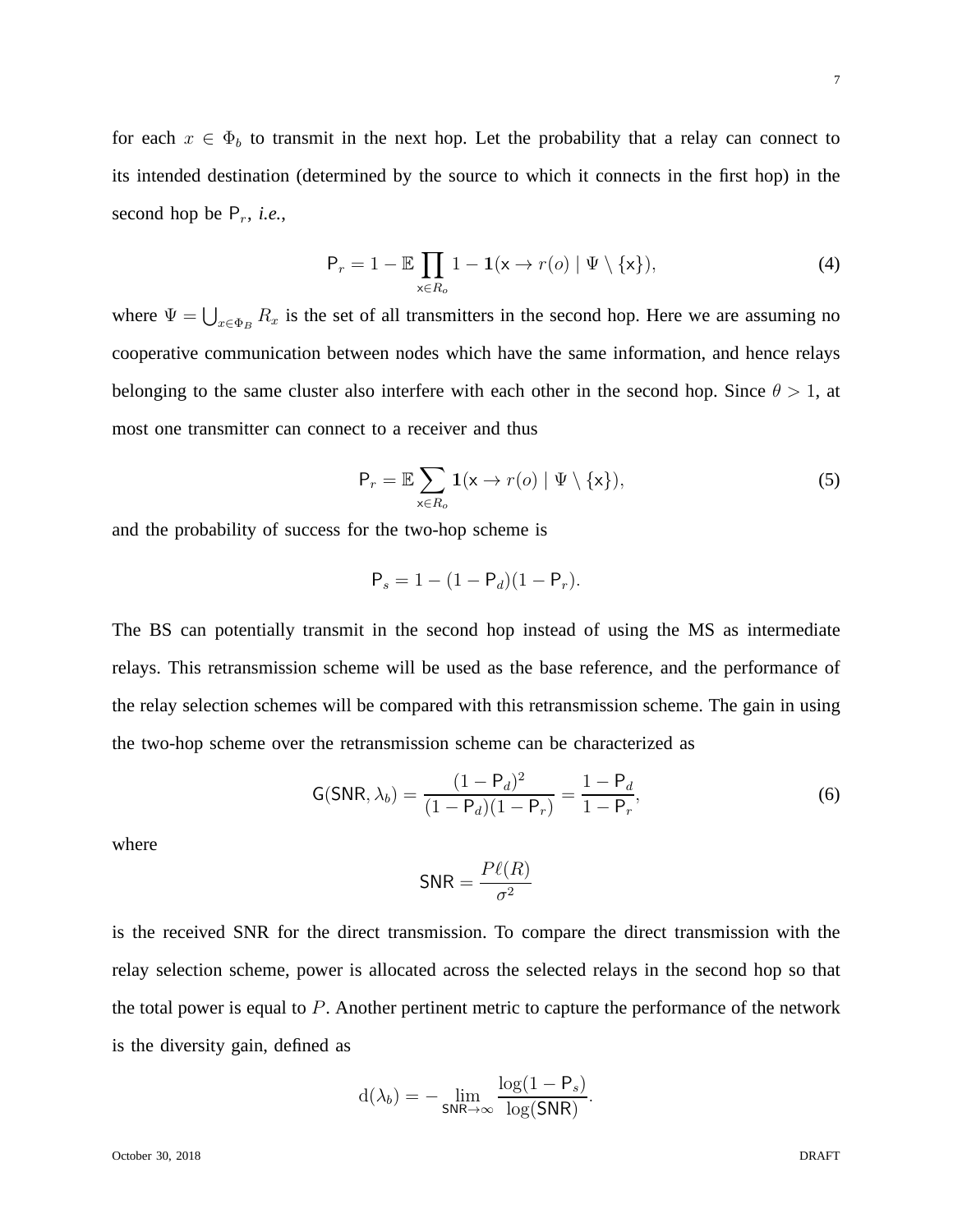From the definition of the diversity and the gain, the following relation follows:

$$
d_2(\lambda_b) - d_d(\lambda_b) = \lim_{\mathsf{SNR}\rightarrow\infty} \frac{\log(\mathsf{G}(\mathsf{SNR},\lambda_b))}{\log(\mathsf{SNR})},
$$

where  $d_d$  is the diversity gain for the single-hop retransmission scheme, and  $d_2$  is the diversity gain of the two-hop scheme. From the definition of  $P_s$  it can be observed that the information received in the two time slots is decoded independently.

In the next sections, we will analyze the success probability  $P_r$  and the diversity order of the relay selection schemes. It is easy to observe that the probability  $P_r$  of any relay selection scheme does not tend to one by increasing the SNR because of the interference caused by transmissions in other cells. So to evaluate the asymptotic performance of the system, we scale the BS density as

$$
\lambda_b = \mathsf{SNR}^{-\beta}, \quad \beta \ge 0. \tag{7}
$$

As will be evident in the next section, if the signal-to-interference ratio is defined as

$$
\mathsf{SIR} = \frac{\ell(R)}{\sum_{\mathsf{x} \in \Phi_b \setminus \{o\}} \ell(\mathsf{x} - r(o))},\tag{8}
$$

the scaling in (7) translates to

$$
SIR = \Theta(SNR^{\frac{\alpha\beta}{2}}).
$$

So the system is interference-limited when  $\beta < 2/\alpha$  and noise-limited otherwise. Hence the scaling in (7) helps us evaluate the performance of the system by varying  $\beta$ . In practice this scaling can be achieved by frequency planning and decreasing the spatial resuse factor. We now begin with the analysis of the direct transmission scheme.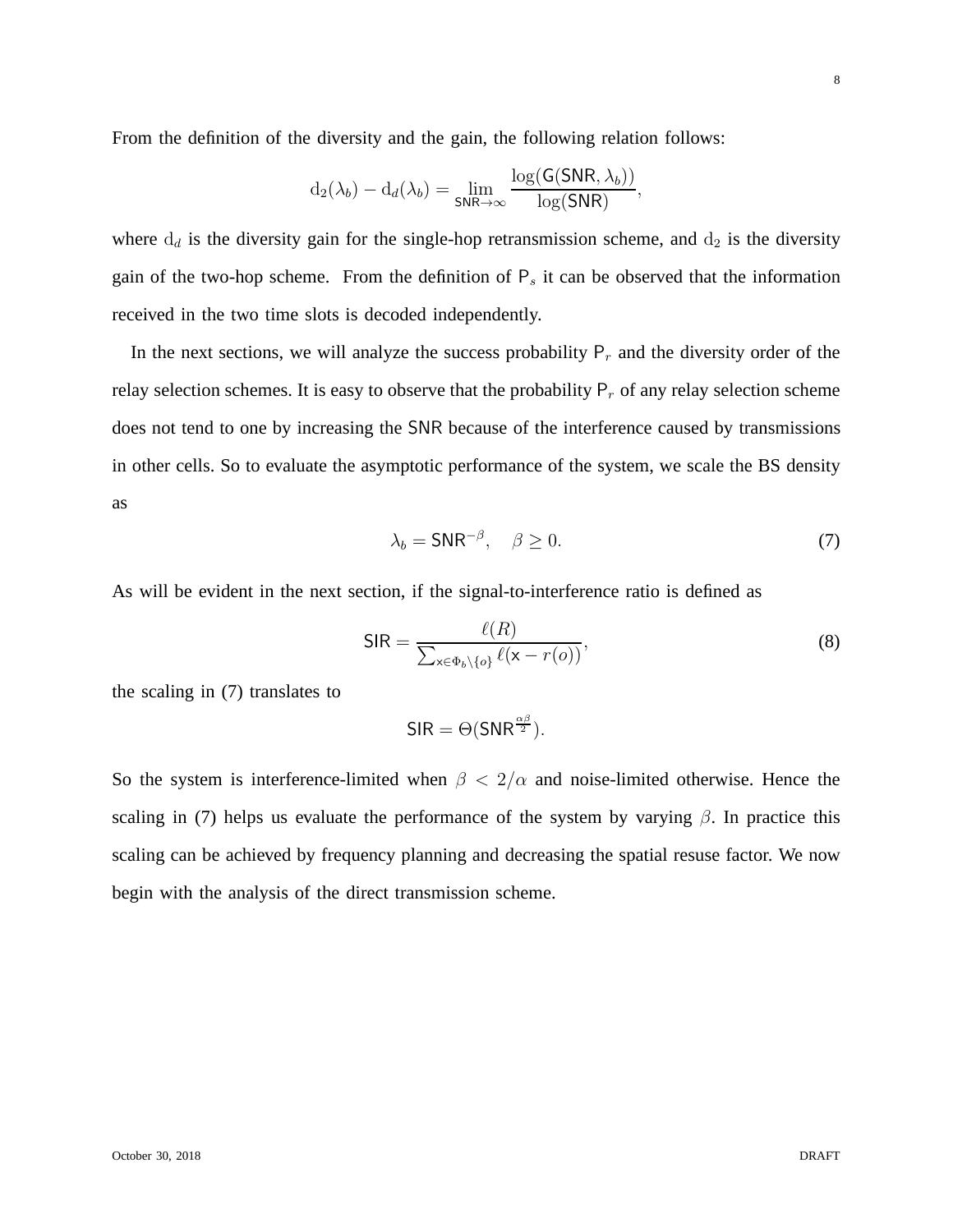# III. FIRST HOP: BASE STATION TRANSMITS

### *A. Direct Connection*

When the BSs transmit, the inter-cell interference, fading and the noise may cause the transmission to fail. The probability of direct connection is given by

$$
P_d = \mathbb{E}1(o \to r(o) | \Phi_b \setminus \{o\})
$$
(9)  

$$
= \mathbb{P}\left(\frac{h_{xy}\ell(R)}{\frac{\sigma^2}{P} + \sum_{y \in \Phi_B \setminus \{o\}} h_{yr(o)}\ell(y - r(o))} > \theta\right)
$$
  

$$
= \exp\left(-\frac{\theta \sigma^2}{P\ell(R)}\right) \prod_{y \in \Phi_b \setminus \{o\}} \frac{1}{1 + \frac{\theta}{\ell(R)}\ell(y - r(o))}
$$
  

$$
= \exp\left(-\frac{\theta}{\mathsf{SNR}}\right) \Delta(r(o)),
$$
(10)

where

$$
\Delta(x) = \prod_{y \in \Phi_b \setminus \{o\}} \frac{1}{1 + \frac{\theta}{\ell(x)} \ell(y - x)}
$$

The following lemma is required to analyze the asymptotics of the success probability.

Lemma 1: When 
$$
\ell(x) = ||x||^{-\alpha}
$$
 or  $\ell(x) = 1/(1 + ||x||^{\alpha})$ ,  

$$
\lim_{\lambda_b \to 0} \frac{1 - \Delta(x)}{\lambda_b^{\alpha/2}} = \frac{\theta C(\alpha)}{\ell(x)},
$$

where

$$
C(\alpha) = \frac{\xi(\alpha/2, 0) [\xi(\alpha/2, 1/4) - \xi(\alpha/2, 3/4)]}{2^{\alpha - 2}}.
$$
\n(11)

.

 $\xi(s, b) = \sum_{k=0, k \neq -b}^{\infty} (k+b)^{-s}$  is the generalized Riemann zeta function.

*Proof:* We consider the case of  $\ell(x) = ||x||^{-\alpha}$ ; the other case follows similarly. From the definition of  $\Delta(x)$  it follows that

$$
\exp\left(-\theta\ell(x)^{-1}\sum_{y\in\Phi_b\backslash\{o\}}\ell(y-x)\right) \leq \Delta(x)\leq \left(1+\theta\ell(x)^{-1}\sum_{y\in\Phi_b\backslash\{o\}}\ell(y-x)\right)^{-1}.
$$

We have

$$
\sum_{y \in \Phi_b \setminus \{o\}} \ell(y - x) = \sum_{y \in \mathbb{Z}^2 \setminus \{o\}} \ell \left( \frac{y}{\sqrt{\lambda_b}} - x \right)
$$

$$
= \lambda_b^{\alpha/2} \sum_{y \in \mathbb{Z}^2 \setminus \{o\}} \ell(y - x \sqrt{\lambda_b}).
$$

October 30, 2018 DRAFT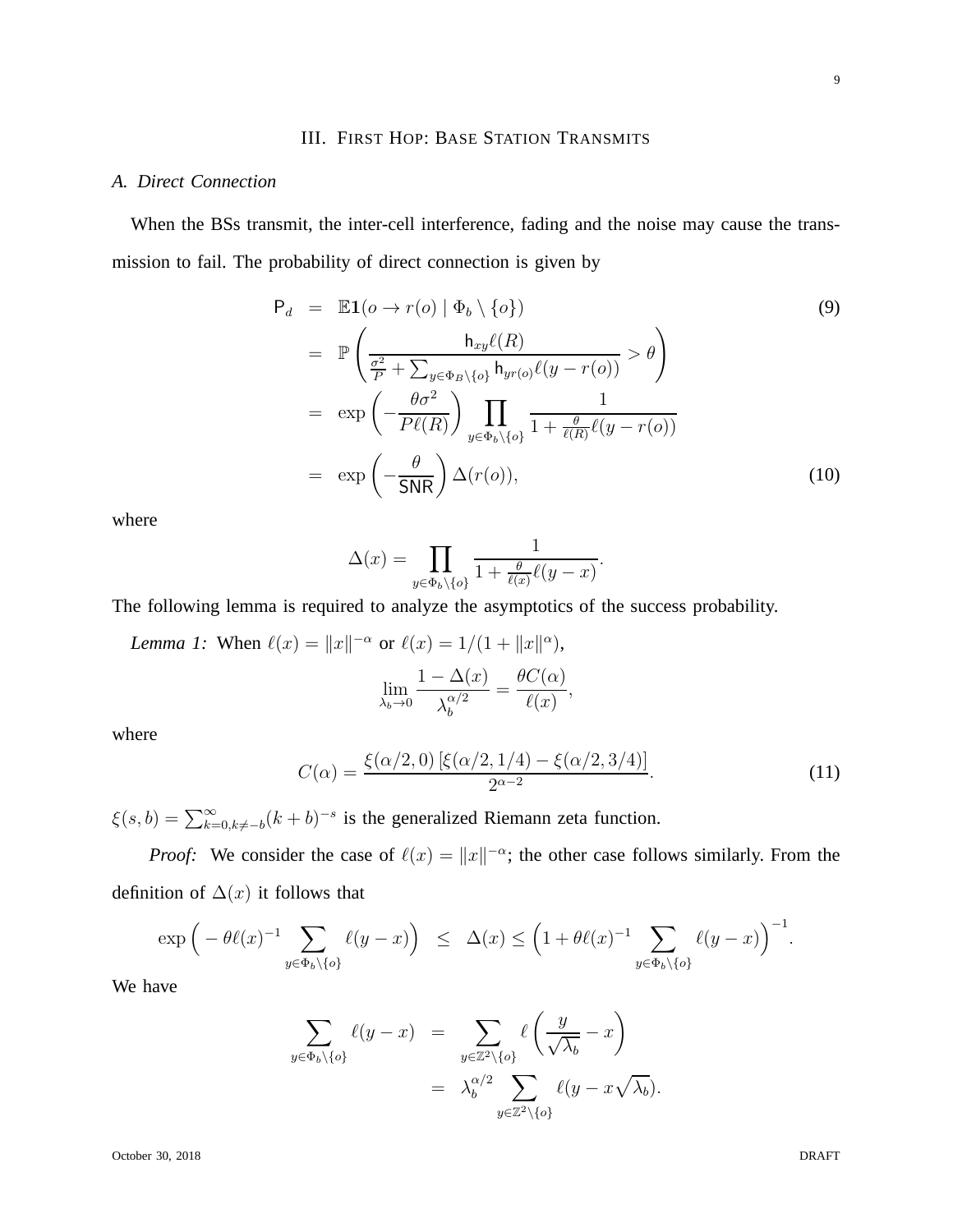Dividing both sides by  $\lambda^{\alpha/2}$  and taking the limit, the result follows from the definition of the Epstein zeta function [12].  $\mathcal{L}_{\mathcal{A}}$ 

We have  $C(3) \approx 9.03362$  and  $C(4) \approx 6.02681$ . From the derivation of the above lemma we observe that SIR  $\sim$  SNR<sup> $\alpha\beta/2}$ </sup> $\ell(R)C(\alpha)^{-1}$  where the definition of SIR is provided in (8). Using the above lemma, the asymptotic expansion of  $P_d$  for  $\lambda_b = SNR^{-\beta}, \beta \neq 0$ , at high SNR is

$$
\mathsf{P}_d \sim \begin{cases} 1 - \theta \mathsf{SNR}^{-1} & \alpha\beta > 2 \\ 1 - \theta \left(1 + C(\alpha)\ell(R)^{-1}\right) \mathsf{SNR}^{-1} & \alpha\beta = 2 \\ 1 - \theta C(\alpha)\ell(R)^{-1} \mathsf{SNR}^{-\alpha\beta/2} & 0 < \alpha\beta < 2, \end{cases} \tag{12}
$$

and the diversity gain of the direct transmission is

$$
d_d(\mathsf{SNR}^{-\beta}) = \min\left\{1, \frac{\beta\alpha}{2}\right\}.
$$

So for the direct transmission,  $\beta < 2/\alpha$  corresponds to the interference-limited regime and  $\beta > 2/\alpha$  corresponds to the noise-limited regime. From Figure 2 we note that the asymptotes in (12) are close to the true  $1 - P_r$  even at moderate SNR. In the scaling law provided, observe that the distance of the receiver from the BS is fixed.

# *B. Properties of the potential relay sets*  $\hat{\Phi}(x)$ *.*

In this subsection, the properties of the node set that the BS at the origin is able to connect to are analyzed. When the BSs transmit, the interference seen by two MSs is independent. So the set of MSs to which the BS at the origin can connect to is an independent thinning of  $\Phi_{o}$ . Hence  $\hat{\Phi}(\rho)$  is also a PPP and since the thinning depends on the position, the resulting process is inhomogeneous. Hence the intensity of  $\hat{\Phi}(o)$  is

$$
\delta(x) = \eta(x) \mathbb{E} \mathbf{1}(o \to x \mid \Phi_b \setminus \{o\}).
$$

Following a procedure similar to the derivation of (10), the intensity is given by

$$
\delta(x) = \eta(x) \exp\left(-\frac{\theta}{\mathsf{SNR}} \frac{\ell(R)}{\ell(x)}\right) \Delta(x). \tag{13}
$$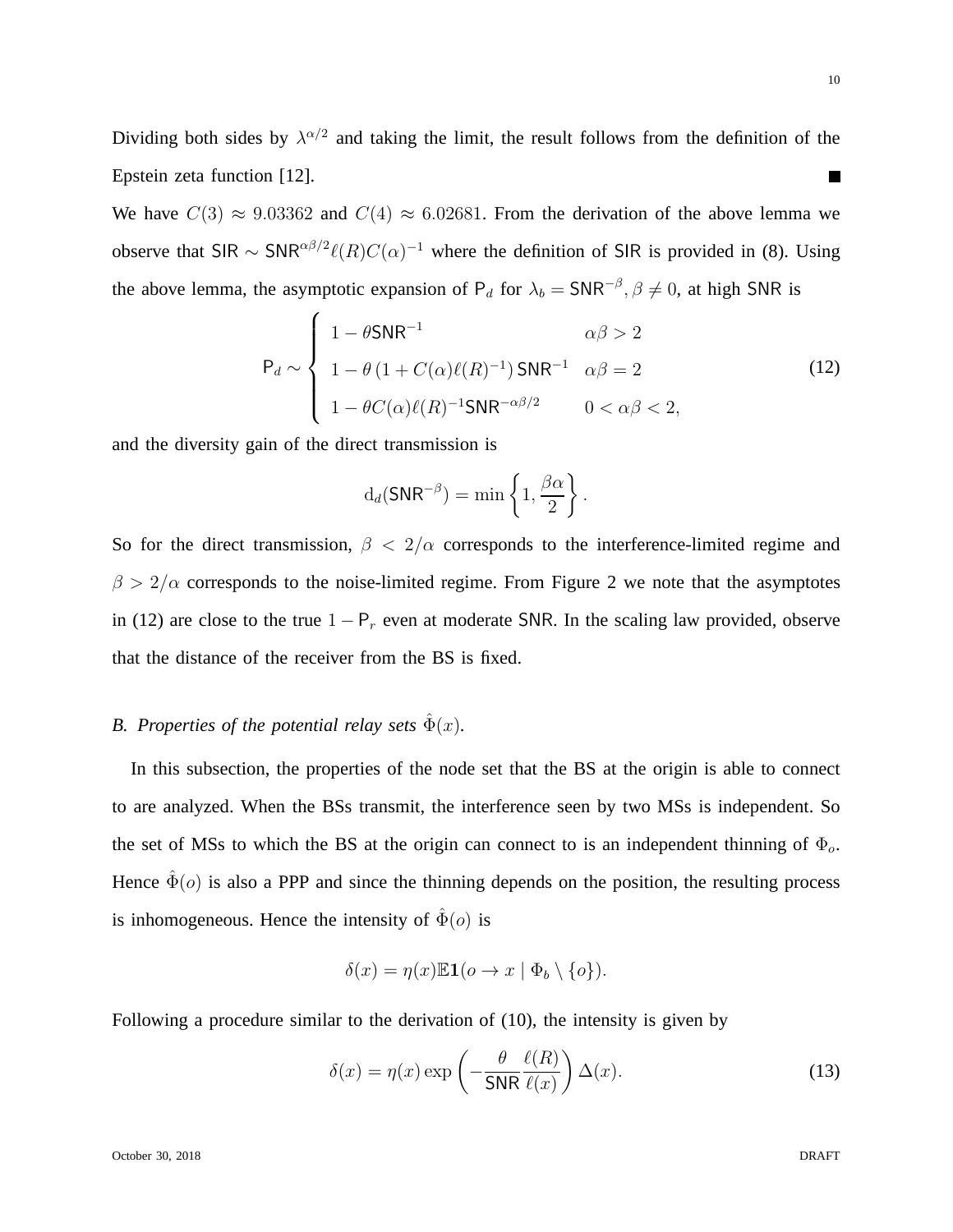

Fig. 2. Outage probability  $1 - P_d$  versus SNR for  $\lambda_b = \text{SNR}^{-\beta}$  with different  $\beta$ . The system parameters are  $\alpha = 4$ ,  $\theta = 1.5$ ,  $r(o) = (0.5, 0.5)$  and  $\ell(x) = (1 + ||x||^4)^{-1}$ . The dashed lines are the asymptotes derived in (12). Observe the difference in the slopes of the error curve for  $\beta < 0.5$  and  $\beta \ge 0.5$ .

The average number of MSs which the BS is able to connect to is

$$
\mathbb{E}\sum_{x\in\Phi_o}\mathbf{1}(o\to x\mid\Phi_b\setminus\{o\})\quad=\quad\int_{\mathbb{R}^2}\delta(x)\mathrm{d}x,\tag{14}
$$

which follows from the Campbell-Mecke theorem [10]. The average distance over which the BS at the origin can connect is

$$
L = \frac{\mathbb{E}\sum_{x\in\Phi_o} ||x|| \mathbf{1}(o \to x \mid \Phi_b)}{\mathbb{E}\sum_{x\in\Phi_o} \mathbf{1}(o \to x \mid \Phi_b)}
$$
(15)

$$
= \frac{\int_{\mathbb{R}^2} ||x|| \delta(x) dx}{\int_{\mathbb{R}^2} \delta(x) dx}.
$$
 (16)

In the second hop, a subset of the MSs which were able to receive information in the firsthop transmit. In the next sections we analyze the following two strategies to select a subset  $R_x \subset \hat{\Phi}(x)$  to transmit in the second hop (odd time slots):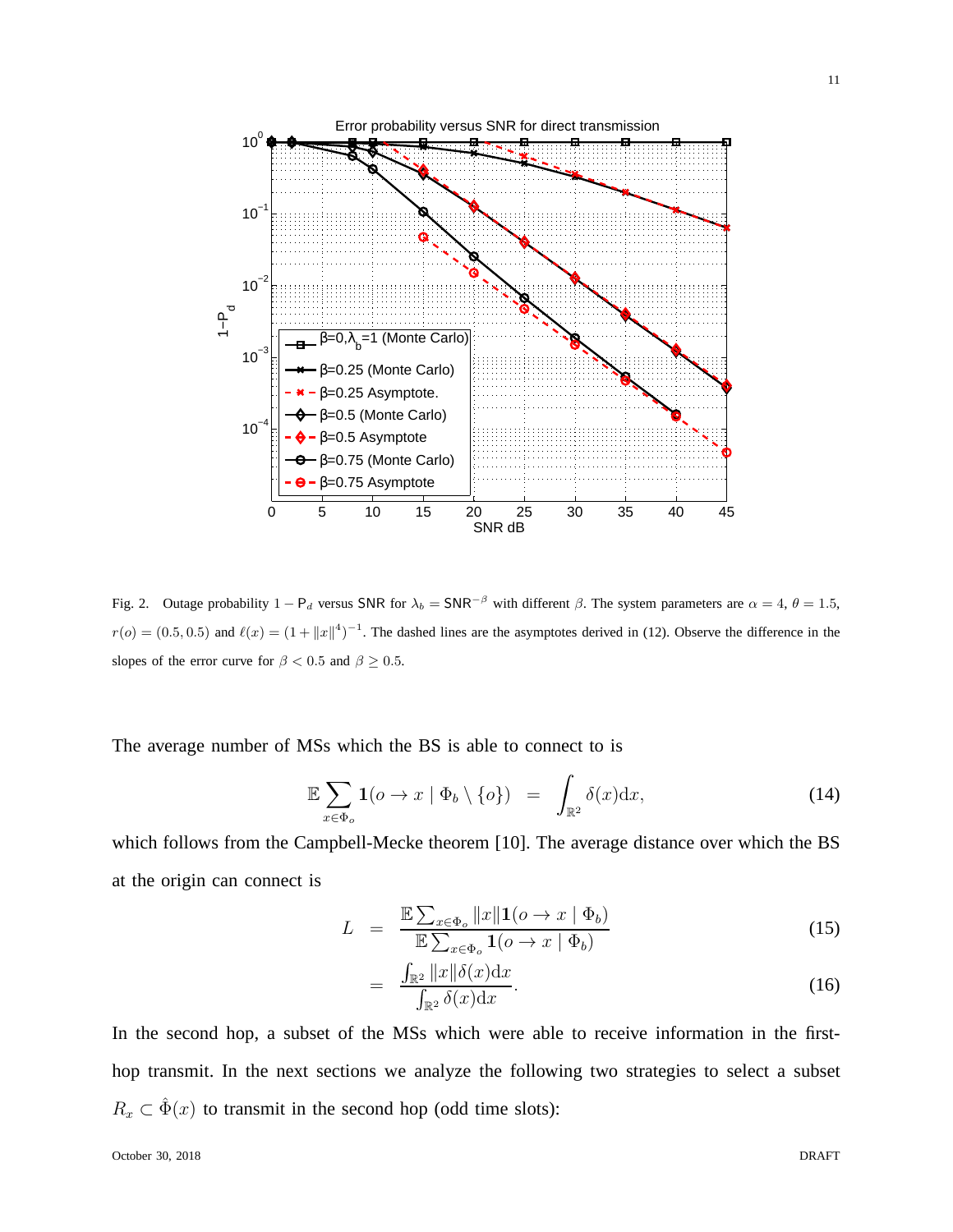- The MS closest to the destination and that has received information in the first hop transmits in the second hop. This strategy requires nodes to know their respective locations.
- The MS with the best channel (fading and path-loss) to the destination that has received information in the first hop transmits. This strategy requires the relays to have channel state information.

# IV. METHOD 1: NEAREST RELAY TO THE DESTINATION TRANSMITS

In this relay selection method, the node  $x \in \hat{\Phi}(a), a \in \Phi_b$ , closest to  $r(a)$  is selected to transmit in the second hop. To do this each node should know its own location, and each packet should have location information about its destination. For a fair comparison with the direct transmission scheme, we assume that the selected relay transmits with power  $\text{SNR}\sigma^2/\ell(R)$ . The probability of success in this relay selection method is

$$
\mathsf{P}_r = \mathbb{P}\left(\mathsf{h}_{x,r(o)}\ell(r) > \theta(\sigma^2 + I)\right),
$$

where I is the inter cell interference at  $r(o)$ , and r is the distance from the relay in the set  $\Phi(o)$ that is nearest to  $r(o)$ . More precisely

$$
r = \begin{cases} \inf_{x \in \hat{\Phi}(o)} ||x - r(o)||, & |\hat{\Phi}(o)| > 0 \\ \infty, & |\hat{\Phi}(o)| = 0. \end{cases}
$$

 $\hat{\Phi}(o)$  can be empty because of the following two reasons:

- 1) The cell has no MS to begin with. The probability of this happening is  $1 \mu$ .
- 2) The BS was not able to connect to any MS in the first time slot.

For a fair comparison with direct transmission, we condition on the cell at the origin having at least one MS to begin with, *i.e.*,  $n_o > 0$ . So

$$
P_r | (n_o > 0) = P_r \mu^{-1}.
$$

Let  $F_o(r, \text{SNR}, \lambda_b)$  denote the CDF of the first contact distribution of  $\hat{\Phi}(o)$  from  $r(o)$ . It is given by

$$
F_o(r, \text{SNR}, \lambda_b) = 1 - \exp\left(-\int_{B(r(o), r)} \delta(x) dx\right). \tag{17}
$$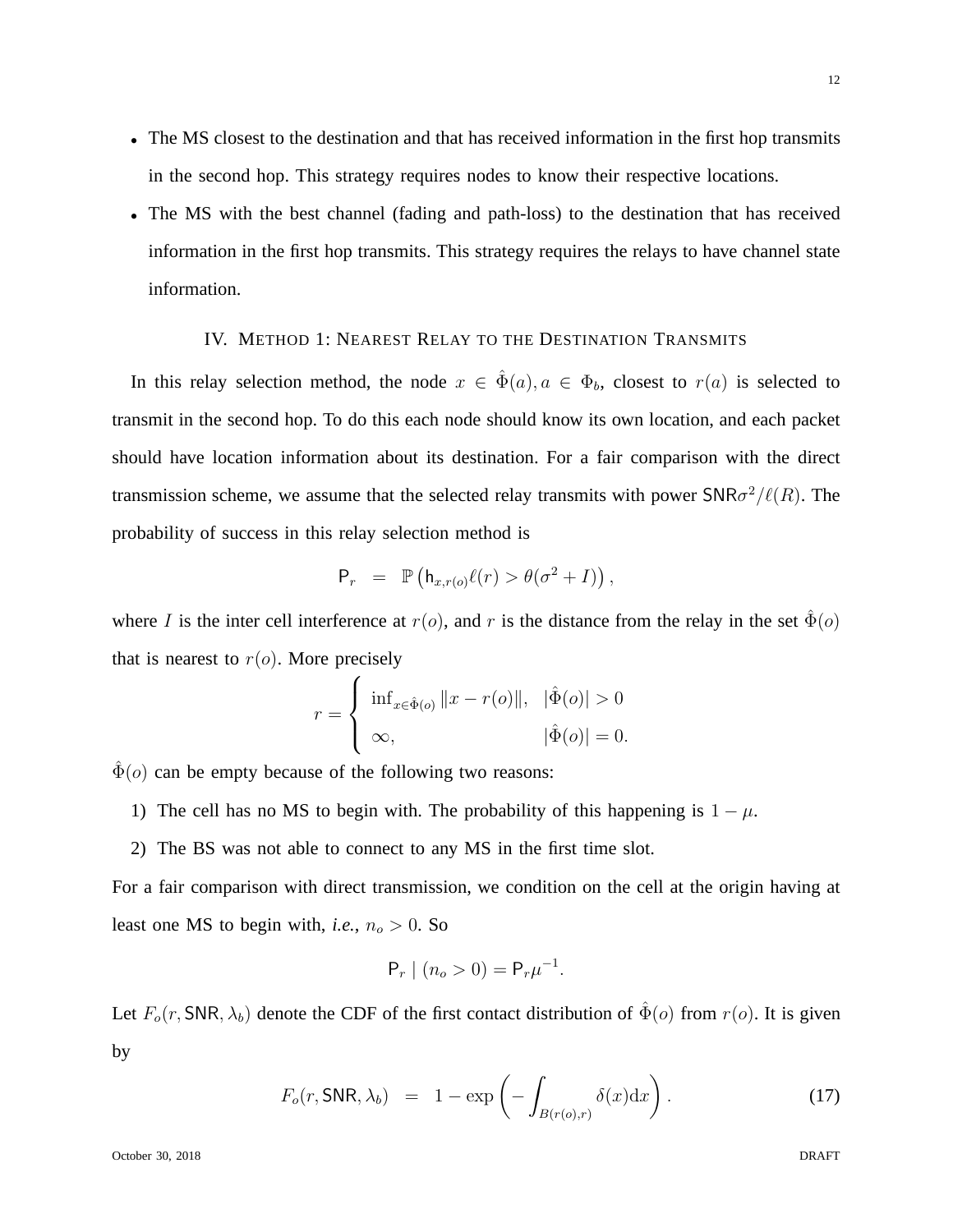Observe that  $F_o(r, \text{SNR}, \lambda_b)$  is a defective distribution, *i.e.*,  $F_0(\infty, \text{SNR}, \lambda_b) < 1$ . Let

$$
f_o(r, \text{SNR}, \lambda_b) = -\frac{\partial}{\partial r} F_o(r, \text{SNR}, \lambda_b)
$$

denote the PDF of the first contact distribution. Hence

$$
P_r = \int_0^\infty \exp\left(-\frac{\theta\ell(R)}{\mathsf{SNR}\ell(r)}\right) \underbrace{\mathbb{E}\left(\exp\left(-\frac{\theta\ell(R)}{\mathsf{SNR}\sigma^2\ell(r)}I\right)\right)}_{T_1(\lambda_b,r)} f_o(r, \mathsf{SNR}, \lambda_b) dr.
$$

where I is the interference at  $r(o)$  caused by transmitters in other cells. Even though  $\int f_o(r, SNR, \lambda_b) dr <$ 1 the above average is correct since the integrand is zero at  $r = \infty$  where the remaining mass of the first contact distribution lies. We now evaluate  $T_1(\lambda_b, r)$ . Let  $f_a(x), a \neq 0, x \in \mathbb{R}^2$ , denote the PDF of the nearest neighbor of  $r(a)$  in the set  $\hat{\Phi}(a)$  relative to a, conditioned on the event  $|\hat{\Phi}(a)| > 0$ . We then have

$$
T_1(\lambda_b, r) = \prod_{a \in \mathbb{Z}^2 \setminus \{o\}} \int_{\mathbb{R}^2} \mathbb{E}\left[\frac{f_a(x)}{1 + \frac{\theta}{\ell(r)}\ell(\frac{a}{\sqrt{\lambda_b}} + x - r(o))\mathbf{1}(|\hat{\Phi}(a)| > 0)}\right] dx
$$

Taking the average with respect to  $|\hat{\Phi}(a)|$  yields

$$
\prod_{a\in\mathbb{Z}^2\backslash\{o\}}\int_{\mathbb{R}^2} \mathbb{E}\left[1 - \mathbf{1}(|\hat{\Phi}(a)| > 0) + \frac{f_a(x)\mathbf{1}(|\hat{\Phi}(a)| > 0)}{1 + \frac{\theta}{\ell(r)}\ell(\frac{a}{\sqrt{\lambda_b}} + x - r(o))}\right] dx
$$

$$
\prod_{a\in\mathbb{Z}^2\backslash\{o\}} 1 - \int_{\mathbb{R}^2} \frac{f_a(x)(1 - \exp(-\int \delta(y)dy))}{1 + \frac{\ell(r)}{\theta}\ell(\frac{a}{\sqrt{\lambda_b}} + x - r(o))^{-1}} dx.
$$

 $f_a(x)$  depends on the geometry of each cell,  $\delta(x)$ ,  $r(a)$ , and is easy to calculate once these quantities are known. We now calculate the asymptotics of  $P_r$  and the asymptotic gain. *Asymptotic gain:* In this part we scale the BS density as  $\lambda_b = \text{SNR}^{-\beta}$ . It is easy to observe that the average number of MS in each cell that are potential relays, *i.e.*,  $\int \delta(x) dx$ , scales as

$$
\int \delta(x) dx \sim \int \eta(x) dx - \frac{\theta \ell(R)}{\mathsf{SNR}} \int \frac{\eta(x)}{\ell(x)} dx - \frac{\theta C(\alpha)}{\mathsf{SNR}^{\alpha\beta/2}} \int \frac{\eta(x)}{\ell(x)} dx.
$$
 (18)

It can also be verified that

$$
\sup_r |F_o(r, \mathsf{SNR}, \mathsf{SNR}^{-\beta}) - F_o(r, \infty, 0)| \to 0
$$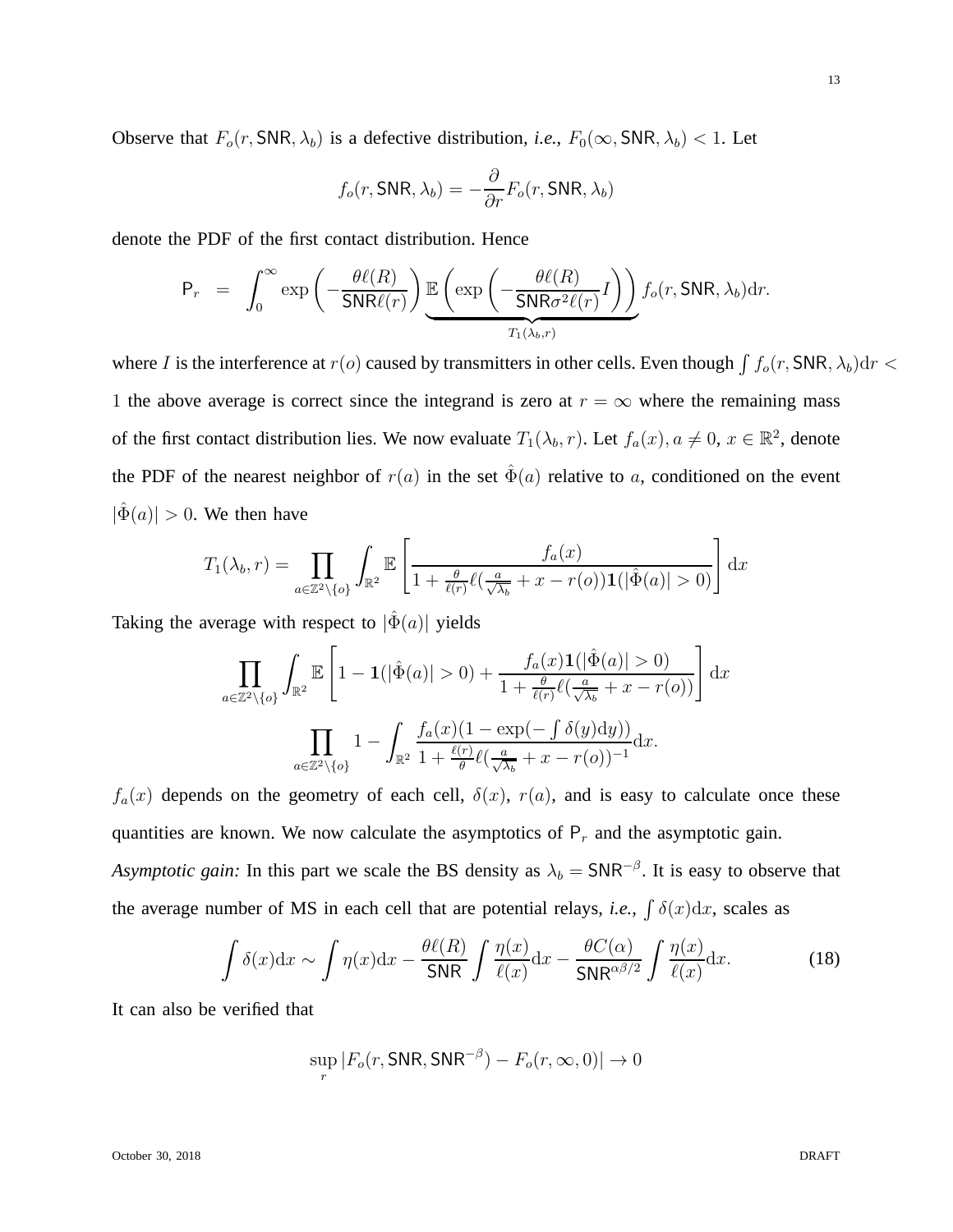as SNR  $\to \infty$ , which implies  $F_o(r, \text{SNR}, \text{SNR}^{-\beta})$  converges uniformly to  $F_o(r, \infty, 0)$ . Hence we can interchange the derivative and the limit in the asymptotic analysis. We have

$$
f_o(r, \text{SNR}, \text{SNR}^{-\beta}) = \exp\left(-\int_{B(r(o),r)} \delta(x) dx\right) \frac{\partial}{\partial r} \int_{B(r(o),r)} \delta(x) dx.
$$

From (18) and the fact that  $\exp(-x) \sim 1 - x$  for small x it follows that,

$$
f_o(r, \text{SNR}, \text{SNR}^{-\beta}) \sim \begin{cases} \exp(-f(r))\left(\frac{\partial}{\partial r}f(r) - \frac{\theta\ell(R)}{\text{SNR}}g(r)\right) & \alpha\beta > 2\\ \exp(-f(r))\left(\frac{\partial}{\partial r}f(r) - \frac{\theta C(\alpha)}{\text{SNR}^{\alpha\beta/2}}g(r)\right) & \alpha\beta < 2 \end{cases}
$$

where

$$
g(r) = \frac{\partial}{\partial r} \int_{B(r(o),r)} \frac{\eta(x)}{\ell(x)} dx - \int_{B(r(o),r)} \frac{\eta(x)}{\ell(x)} dx \frac{\partial}{\partial r} f(r),
$$

and

$$
f(r) = \int_{B(r(o),r)} \eta(x) \mathrm{d}x.
$$

The following limit follows similar to the asymptotic analysis of  $P_d$ 

$$
\lim_{\mathsf{SNR}\to\infty}\frac{1-T_1(\mathsf{SNR}^{-\beta},r)}{\mathsf{SNR}^{-\beta\alpha/2}}=\frac{\theta C(\alpha)\mu}{\ell(r)},
$$

where  $C(\alpha)$  is given by (11). By some basic algebraic manipulations the asymptotic expansion of the error probability with respect to SNR with  $\lambda_b = \text{SNR}^{-\beta}, \beta > 0$ , is

$$
1 - P_2 \mid (n_o > 0) \sim \begin{cases} \frac{\theta \ell(R)}{\mathsf{SNR}\mu} \int_0^\infty \exp\left(-f(r)\right) \left\{ g(r) + \ell(r)^{-1} \frac{\partial}{\partial r} f(r) \right\} dr & \alpha \beta > 2\\ \frac{\theta C(\alpha)}{\mathsf{SNR}^{\alpha \beta/2} \mu} \int_0^\infty \exp\left(-f(r)\right) \left\{ g(r) + \mu \ell(r)^{-1} \frac{\partial}{\partial r} f(r) \right\} dr & \alpha \beta < 2. \end{cases}
$$
(19)

These asymptotes are plotted in Figure 3. From (19) the asymptotic gain is

$$
\lim_{\text{SNR}\to\infty} G(\text{SNR}, \text{SNR}^{-\beta}) \sim \left\{ \begin{array}{ll} \mu\ell(R)^{-1} \left( \int_0^\infty \exp\left( -f(r) \right) \left\{ g(r) + \ell(r)^{-1} \frac{\partial}{\partial r} f(r) \right\} dr \right)^{-1} & \alpha\beta > 2 \\ \mu\ell(R)^{-1} \left( \int_0^\infty \exp\left( -f(r) \right) \left\{ g(r) + \mu\ell(r)^{-1} \frac{\partial}{\partial r} f(r) \right\} dr \right)^{-1} & \alpha\beta < 2. \end{array} \right.
$$

*Remarks:*

- We observe that the gain is higher in the interference-limited regime than the noise-limited regime. This is because in this relay selection method, some of the cells may not be able to transmit because they do not contain any MS, which happens with probability  $1 - \mu$ .
- Since the gain does not scale with SNR, the diversity of this scheme is also equal to  $\min\{1, \beta\alpha/2\}$ . See Figure 3 for the error plot obtained by Monte Carlo simulations and the above asymptotes obtained theoretically.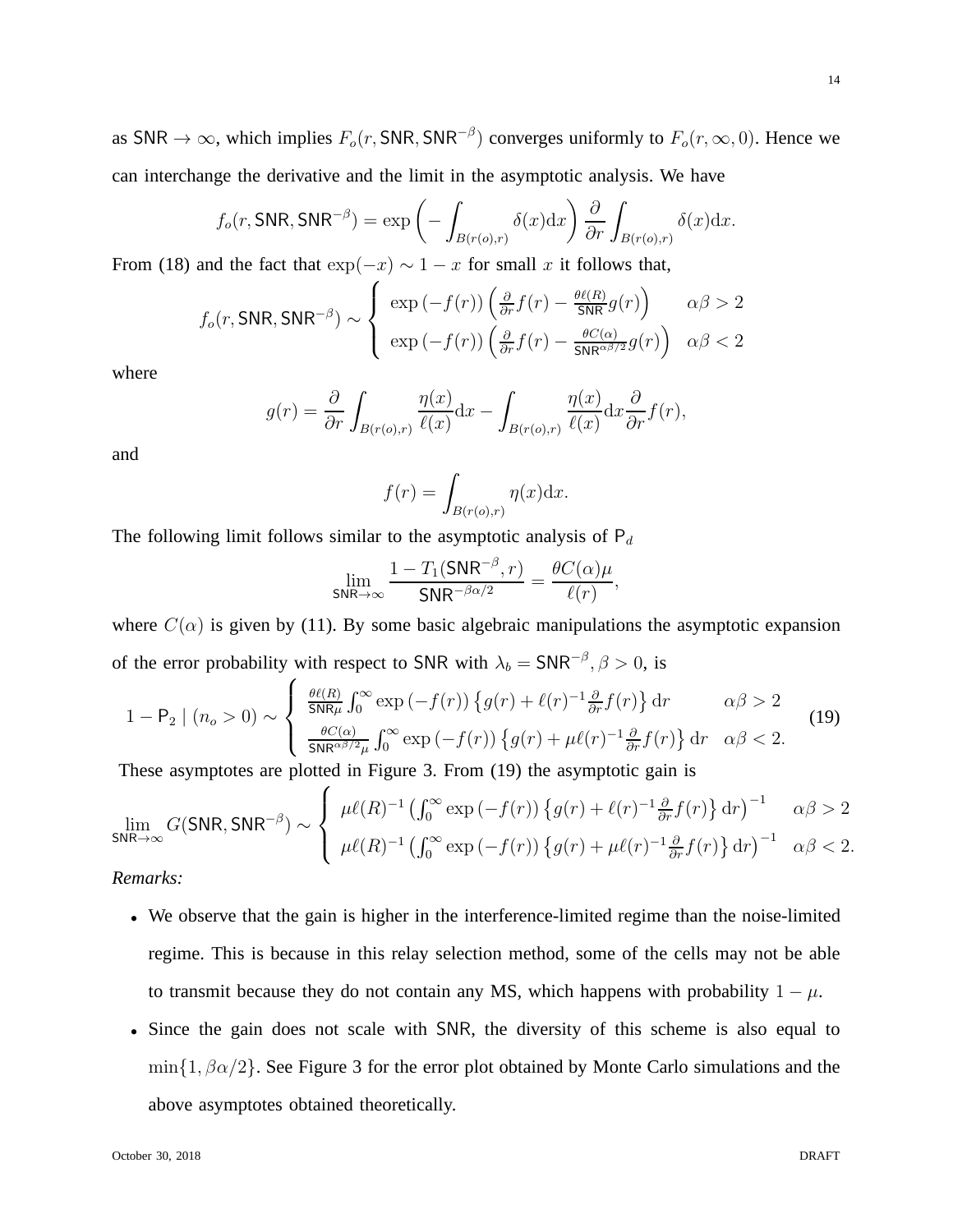

Fig. 3. Outage probability  $1 - P_r \mid (n_o > 0)$  versus SNR for  $\lambda_b = SNR^{-\beta}$  for different  $\beta$ . The system parameters are  $\alpha = 4$ ,  $\theta = 1.5$ ,  $r(o) = (0.5, 0.5), \ell(x) = (1 + ||x||^4)^{-1}$  and  $\eta(y) = 51_y([-0.5, 0.5]^2)$ . The dashed lines are the asymptotes derived in (19). The dashed lines are the asymptotes derived in (19) and are approximately equal to  $10.351\text{SNR}^{-0.5}$  (interference-limited) and  $1.387$ SNR<sup>-1</sup> (noise-limited).

# V. METHOD 2: RELAY WITH BEST CHANNEL TO THE DESTINATION TRANSMITS(SELECTION COOPERATION).

In this selection procedure, the fading between a potential relay and the destination is also included in the criterion for the relay selection. The relay with the best channel to the destination is selected. This method of relay selection is called selection cooperation. In the second hop, each relay of the set  $\hat{\Phi}(o)$  can send a channel estimation packet to the destination in an orthogonal fashion, and the destination can choose the relay with the best channel. Alternatively, if channel reciprocity is assumed, the relays can estimate the channel between themselves and the destination when receiving the NACK and use this information to elect the best relay in a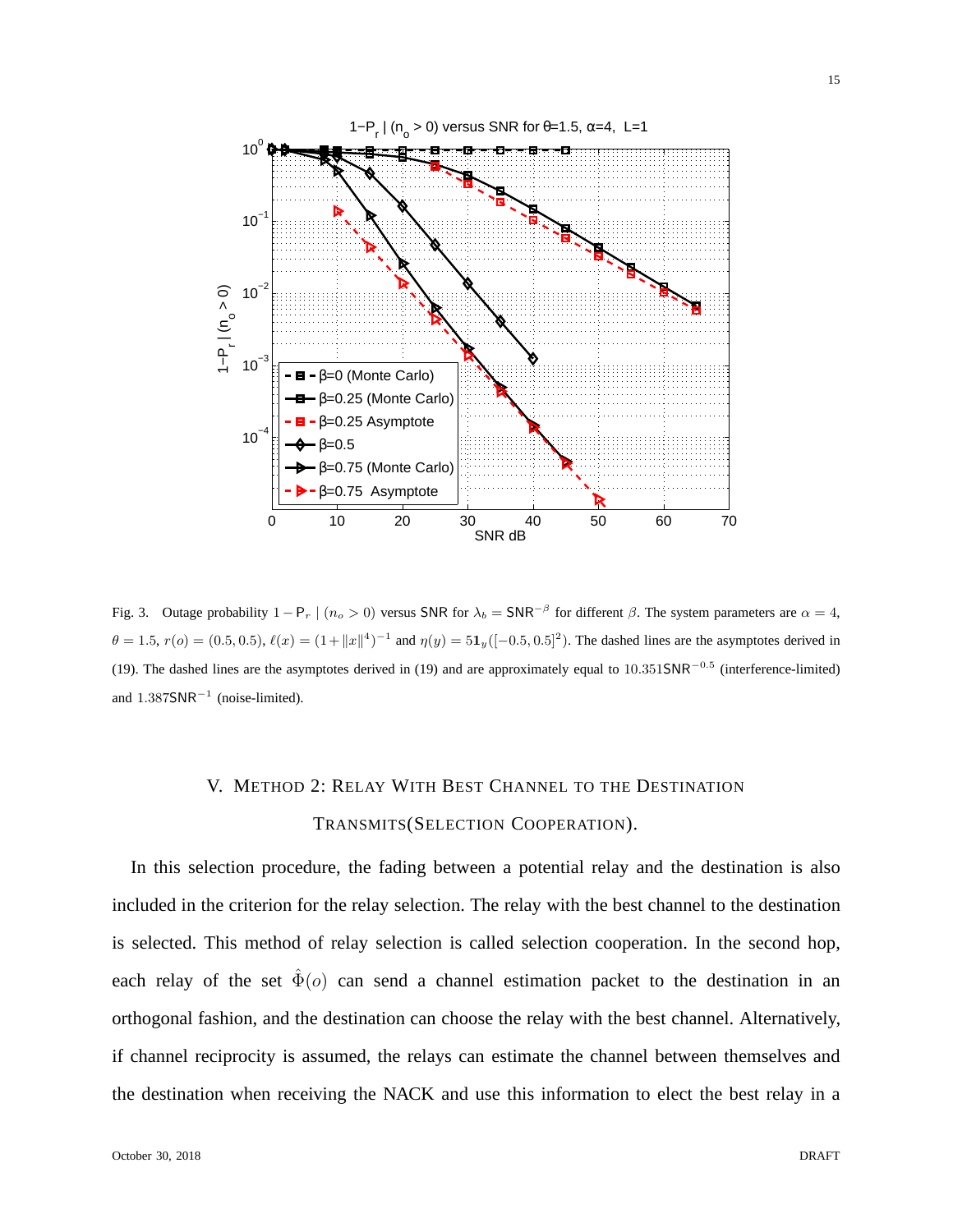distributed fashion.

As in the previous section we shall find the success probability conditioned on the cell at the origin being non-empty, *i.e.*,  $P_r | n_o > 0$ . As indicated earlier

$$
P_r | (n_o > 0) = \mu^{-1} P_r.
$$

Hence we shall first calculate the unconditional probability  $P_r$  and then multiply it with  $\mu^{-1}$ . The relay that is selected is mathematically described by

$$
\arg\max_{x \in \hat{\Phi}(o)} \{ \mathsf{h}_{xr(o)} \ell(x - r(o)) \}.
$$

The exact analysis of this relay selection in the presence of interference is difficult and hence our aim in this section is to obtain the scaling behaviour of  $G(SNR, SNR^{-\beta/2})$ . Let k denote the cardinality of the set  $\hat{\Phi}(o)$ . Since the connectivity in the first hop is independent across relays,  $k$  is a Poisson random variable with mean

$$
\mathbb{E}[k] = \int_{\mathbb{R}^2} \delta(x) \mathrm{d}x.
$$

To make the comparison with the direct transmission easier, we assume that each node transmits with power  $P = \text{SNR}\sigma^2/\ell(R)$ . The probability of error is

$$
1 - \mathsf{P}_r = \mathbb{P}\left(P \max_{x \in \hat{\Phi}(o)} \{\mathsf{h}_{xr(o)}\ell(x - r(o))\} < \theta(I + \sigma^2)\right),
$$

where I is the interference at  $r(o)$  caused by concurrent transmissions in other cells. Conditioning on the point set  $\hat{\Phi}(o)$  we have

$$
1 - P_r \mid \hat{\Phi}(o) = \mathbb{P}\left(P \max_{x \in \hat{\Phi}(o)} \{h_{xr(o)}\ell(x - r(o))\} < \theta(I + \sigma^2) \mid \hat{\Phi}(o)\right)
$$
\n
$$
= \mathbb{E}\left[\prod_{x \in \hat{\Phi}(o)} 1 - \exp\left(-\frac{\theta(\sigma^2 + I)}{P\ell(x - r(o))}\right) \mid \hat{\Phi}(o)\right].
$$

Since  $\hat{\Phi}(o)$  is a PPP with intensity function  $\delta(x)$ , conditioning on there being k points in the set, each node in the set is independently distributed with density  $\kappa(x) = \frac{\delta(x)}{\int_{\mathbb{R}^2} \delta(y) dy}$ . Removing the conditioning on the locations of  $\hat{\Phi}(o)$ , we obtain

$$
1 - P_r | (|\hat{\Phi}(o)| = k) = \mathbb{E} \left[ 1 - \int_{\mathbb{R}^2} \exp \left( -\frac{\theta(\sigma^2 + I)}{P\ell(x - r(o))} \right) \kappa(x) dx \right]^k
$$
 (20)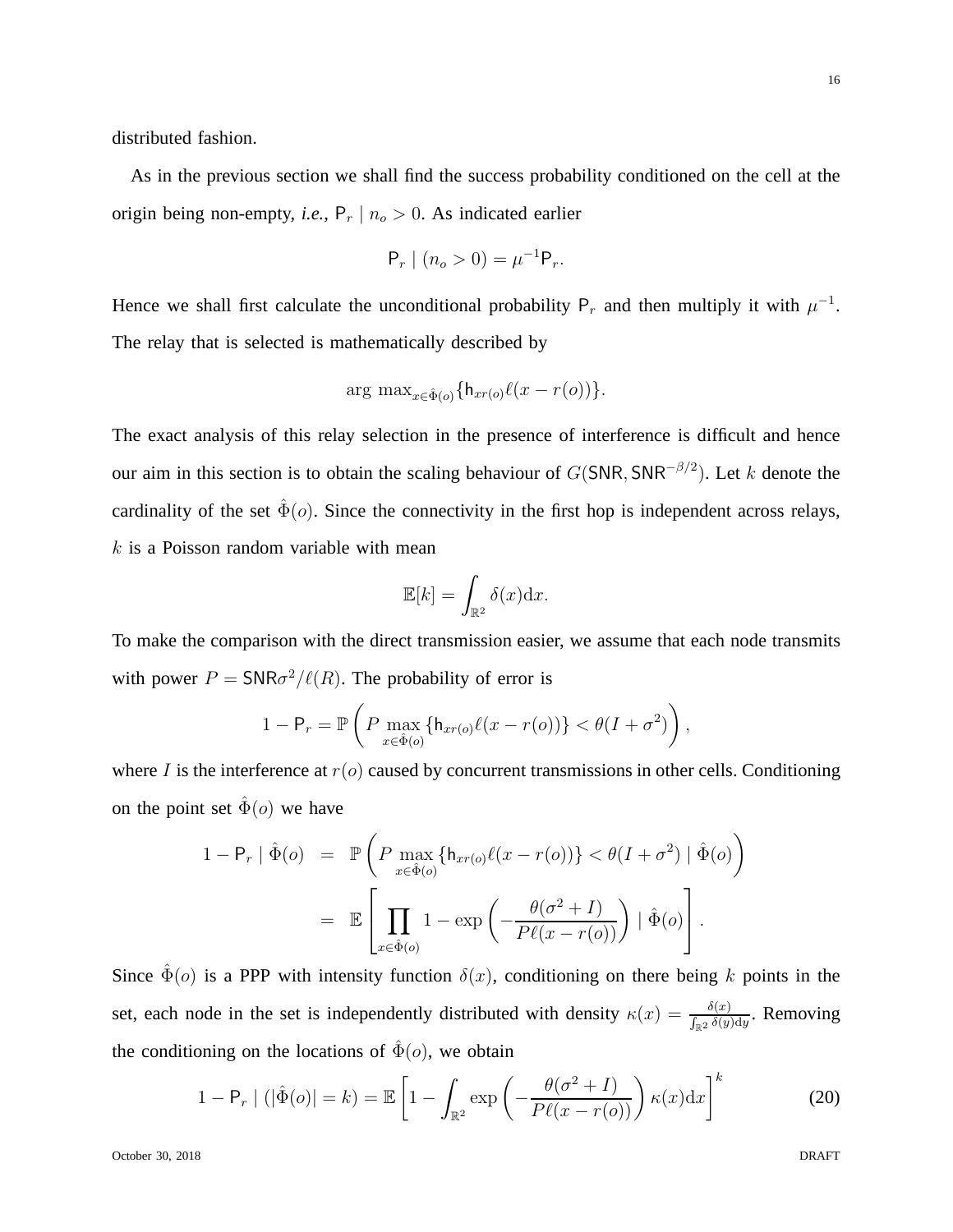Using binomial expansion,

$$
1 - P_r | (|\hat{\Phi}(o)| = k) = \mathbb{E} \left[ \sum_{m=0}^k (-1)^m {k \choose m} \mathbb{E} \left[ \int_{\mathbb{R}^2} \exp \left( -\frac{\theta(\sigma^2 + I)}{P\ell(x - r(o))} \right) \kappa(x) dx \right]^m \right].
$$

Hence  $1 - P_r | (|\hat{\Phi}(o)| = k)$  is equal to

$$
\sum_{m=0}^k (-1)^m {k \choose m} \int_{\mathbb{R}^{2m}} \nu(x_1,\ldots,x_m) \exp\left(-\frac{\theta \sigma^2 \sum_{b=1}^m \ell(x_b-r(o))^{-1}}{P}\right) \prod_{b=1}^m \kappa(x_b) dx_1 \ldots dx_m,
$$

where

$$
\nu(x_1, \dots, x_m) = \mathbb{E} \left[ \prod_{b=1}^m \exp \left( - \frac{I \theta}{\ell(x_b - r(o))} \right) \right]
$$
  
\n
$$
= \mathbb{E} \left[ \exp \left( -I \theta \varrho(x_1^m) \right) \right]
$$
  
\n
$$
= \mathbb{E} \left[ \exp \left( -\theta \varrho(x_1^m) \sum_{a \in \mathbb{Z}^2} \mathbf{h}_{y(a)r(o)} \ell(y(a) - r(o)) \mathbf{1}(|\hat{\Phi}(a)| > 0) \right) \right]
$$

where  $y(a)$  denotes the location of the selected relay in the cell at a and  $\rho(x_1^m) = \sum_{b=1}^m \ell(x_b$  $r(o))^{-1}$ . Let  $g_a(x)$  denote the PDF of  $a - x$  where

$$
x = \arg \max_{x \in \hat{\Phi}(a)} \{ h_{xr(a)}\ell(x - r(a)) \}.
$$

 $g_a(x)$  is difficult to calculate and is the reason of resorting to asymptotics. Since  $h_{y(a)r(o)}$  is exponential it follows that

$$
\nu(x_1,\ldots,x_m)=\prod_{a\in\mathbb{Z}^2}1-\int_{\mathbb{R}^2}\frac{g_a(y)(1-\exp(-\int_{-\infty}^{\infty} \delta(x)dx)}{1+\theta^{-1}\varrho(x_1^m)^{-1}\ell(y+\frac{a}{\sqrt{\lambda_b}}-r(o))^{-1}}dy.
$$

Hence the unconditional probability of error is

$$
\mathsf{P}_r = \mu^{-1} \left[ 1 - \exp \left( - \int_{\mathbb{R}^2} \delta(x) dx \right) \sum_{k=0}^{\infty} a_k \frac{(\int \delta(x) dx)^k}{k!} \right]
$$

*Asymptotic gain:* The above expansion is too unwieldy to yield any asymptotics. We shall use (20) to obtain the gain in the high-SNR and low-interference regime. Removing the conditioning in (20) we have

$$
1 - \mathsf{P}_r = \mathbb{E} \exp \left[ - \int_{\mathbb{R}^2} \exp \left( - \frac{\theta(\sigma^2 + I)}{P\ell(x - r(o))} \right) \delta(x) dx \right].
$$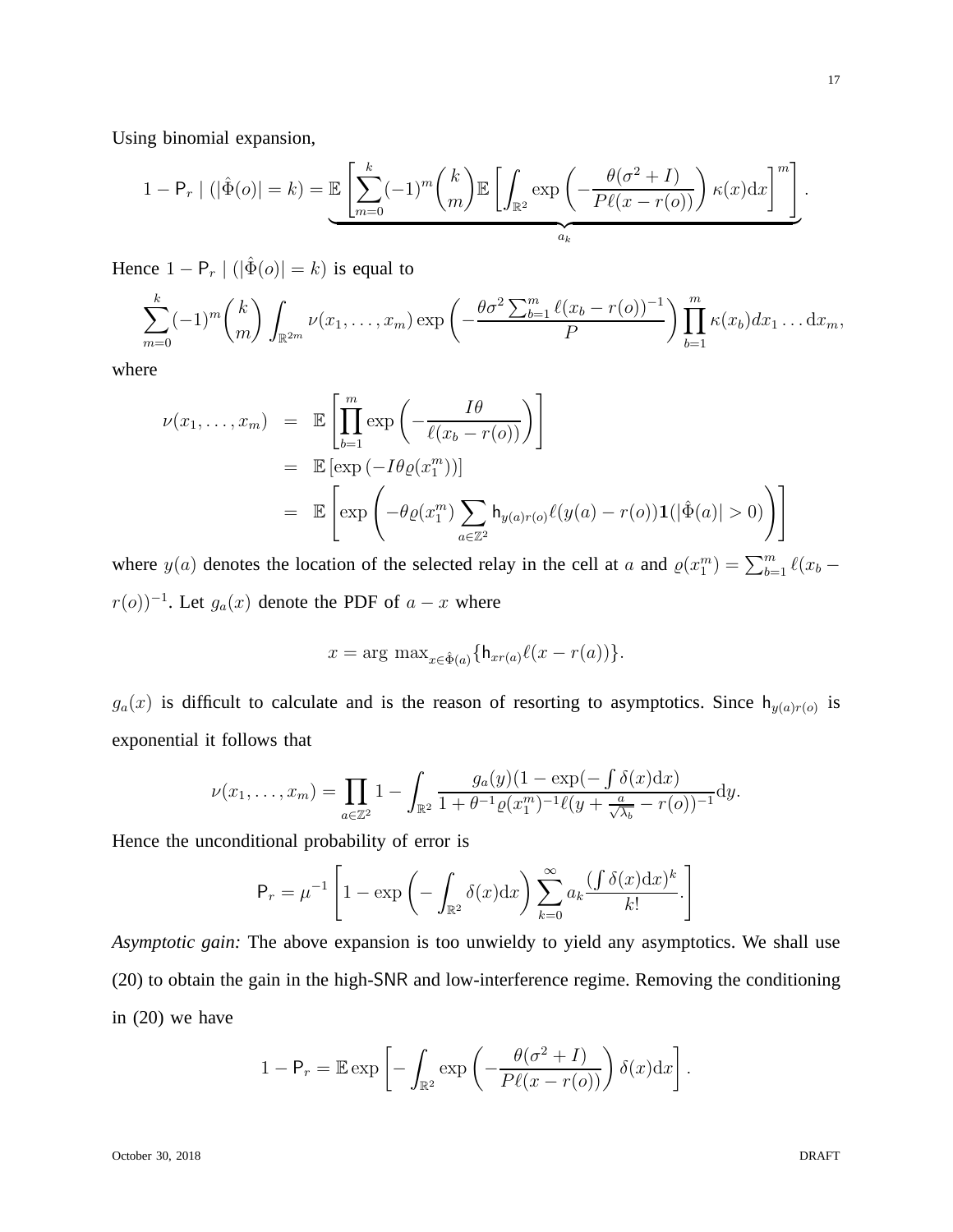The above result follows from the generating function of a Poisson random variable. Hence

the required conditional probability is

$$
\mathsf{P}_r \mid (n_o > 0) = \mu^{-1} \left( 1 - \mathbb{E} \exp \left[ - \int_{\mathbb{R}^2} \exp \left( - \frac{\theta(\sigma^2 + I)}{P\ell(x - r(o))} \right) \delta(x) dx \right] \right).
$$

An upper bound follows from Jensen's inequality:

$$
\mathsf{P}_r \mid (n_o > 0) \leq \mu^{-1} \left( 1 - \exp \left[ - \int_{\mathbb{R}^2} \mathbb{E} \exp \left( - \frac{\theta(\sigma^2 + I)}{P\ell(x - r(o))} \right) \delta(x) dx \right] \right).
$$

Similarly a lower bound can be obtained by using the inequality  $\exp(-x) \geq 1 - x$  for the inner exp,

$$
\mathsf{P}_r \mid (n_o > 0) \geq \mu^{-1} \left( 1 - \exp \left( - \int_{\mathbb{R}^2} \delta(x) dx \right) \mathbb{E} \exp \left( \int_{\mathbb{R}^2} \frac{\theta(\sigma^2 + I)}{P\ell(x - r(o))} \delta(x) dx \right) \right).
$$

To evaluate the upper and lower bounds we observe that we will have to find  $\mathbb{E}[\exp(-sI)]$ . By a procedure similar to the derivation of  $\nu(x_1, \ldots, x_m)$ :

$$
\mathbb{E}[\exp(-sI)] = \prod_{a \in \mathbb{Z}^2} 1 - \int_{\mathbb{R}^2} \frac{g_a(y)(1 - \exp(-\int \delta(x) dx)}{1 + s^{-1}\ell(y + \frac{a}{\sqrt{\lambda_b}} - r(o))^{-1}} dy.
$$

Recall that  $\delta(x)$  is equal to

$$
\eta(x) \exp\left(-\frac{\theta}{\mathsf{SNR}}\frac{\ell(R)}{\ell(x)}\right) \prod_{y \in \mathbb{Z}^2 \setminus \{o\}} \frac{1}{1 + \frac{\theta}{\ell(x)}\ell(y/\sqrt{\lambda_b} - x)}.
$$

We now find the asymptotic lower and upper bound when  $\lambda_b = \text{SNR}^{-\beta}$  for large SNR. We first observe that

$$
\delta(x) \sim \eta(x) \left( 1 - \frac{\theta \ell(R)}{\ell(x)} \mathsf{SNR}^{-1} - \frac{\theta}{\ell(x)} C(\alpha) \mathsf{SNR}^{-\alpha\beta/2} \right).
$$

It is also easy to obtain that

$$
\mathbb{E}[\exp(-sI)] \sim 1 - \mu sC(\alpha).
$$

After basic algebraic manipulation, it is established that both the upper and the lower bounds exhibit the same scaling which is

$$
\mathsf{P}_{r} \mid (n_{o} > 0) \sim \left\{ \begin{array}{ll} 1 - \mathsf{SNR}^{-1} \left( \frac{1-\mu}{\mu} \right) \theta \ell(R) \int_{\mathbb{R}^{2}} \left[ \frac{1}{\ell(x-r(o))} + \frac{1}{\ell(x)} \right] \eta(x) dx & \alpha \beta > 2 \\ 1 - \mathsf{SNR}^{-\alpha \beta/2} \left( \frac{1-\mu}{\mu} \right) \theta C(\alpha) \int_{\mathbb{R}^{2}} \left[ \frac{\mu}{\ell(x-r(o))} + \frac{1}{\ell(x)} \right] \eta(x) dx & \alpha \beta < 2. \end{array} \right. \tag{21}
$$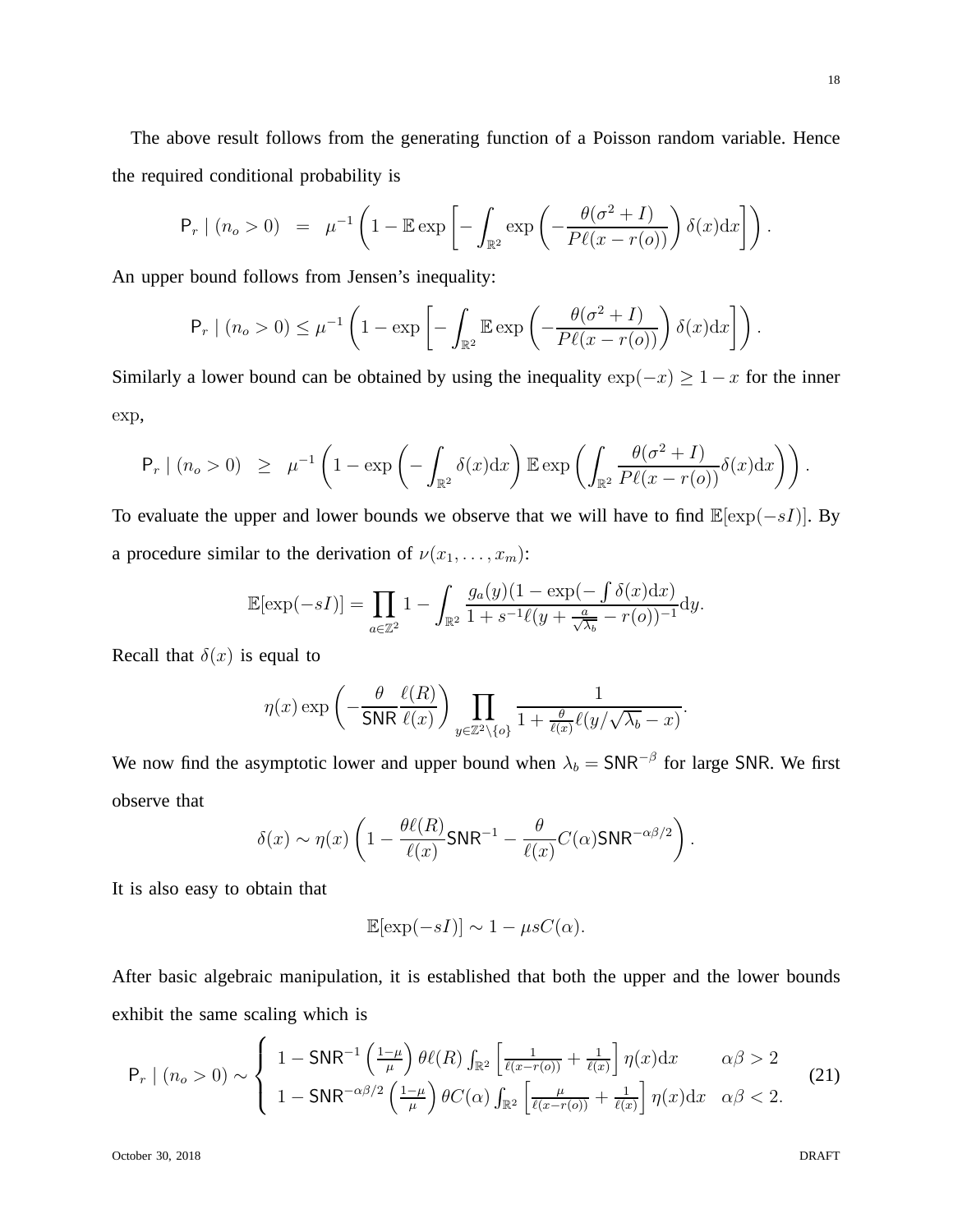Hence the gain is

$$
\lim_{\text{SNR}\to\infty} G(\text{SNR}, \text{SNR}^{-\beta}) = \begin{cases} \frac{\mu}{1-\mu}\ell(R)^{-1} \left[ \int_{\mathbb{R}^2} \left[ \frac{1}{\ell(x-r(o))} + \frac{1}{\ell(x)} \right] \eta(x) dx \right]^{-1} & \alpha\beta > 2\\ \frac{\mu}{1-\mu}\ell(R)^{-1} \left[ \int_{\mathbb{R}^2} \left[ \frac{\mu}{\ell(x-r(o))} + \frac{1}{\ell(x)} \right] \eta(x) dx \right]^{-1} & \alpha\beta < 2 \end{cases} \tag{22}
$$

Hence the diversity of this scheme is

$$
d_2(\mathsf{SNR}^{-\beta}) = \min\left\{1, \frac{\alpha\beta}{2}\right\}.
$$

In the above analysis we assumed that the cell is non-empty and hence obtained a maximum diversity of 1.



Fig. 4. Outage probability  $1 - P_r \mid (n_o > 0)$  versus SNR for  $\lambda_b = SNR^{-\beta}$  and various  $\beta$ . The system parameters are  $\alpha = 4$ ,  $\theta = 1.5$ ,  $z = (0.5, 0.5)$ ,  $\ell(x) = (1 + ||x||^4)^{-1}$  and  $\eta(y) = 51_y([-0.5, 0.5]^2)$ . The dashed lines are the asymptotes derived in (21) and are approximately equal to  $0.8125$ NR<sup> $-0.5$ </sup>(interference limited) and  $0.1085$ NR<sup> $-1$ </sup> (noise limited).

# VI. SIMULATION RESULTS AND OBSERVATIONS

In this section the gain of the proposed methods over direct transmission is obtained by Monte-Carlo simulations. For the purpose of simulation we truncate the BS lattice to  $\lambda_b^{-1/2} \{-2, -1, 0, 1, 2\}^2$ ,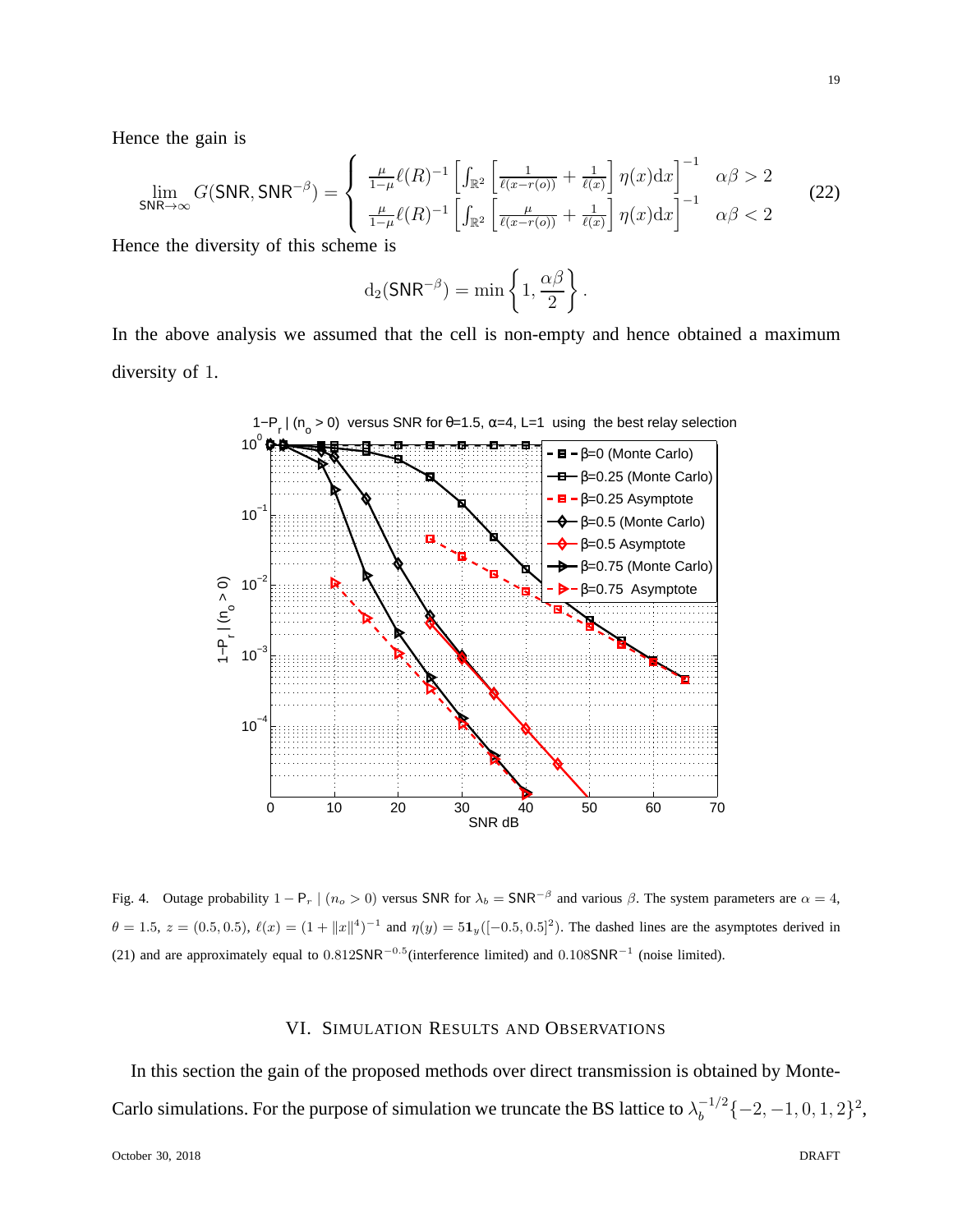

Fig. 5.  $G(SNR, SNR^{-\beta})$  versus SNR for various  $\beta$ . Relay closest to the destination is selected.

and  $\theta = 1.5$  is used as the decoding threshold. The cells are modeled as squares and the destination of each BS is located at a random vertex of the square. The spatial density used is

$$
\eta(y) = \lambda_m \mathbf{1}_y ([-L/2, L/2]^2).
$$

If not specified we use  $\lambda_m = 5$  and  $L = 1$ .

 $(\times + \times)$  In Figures 3 and 4 the error probability of the schemes employing nearest relay to the destination and the best relay are plotted. We observe that the asymptotes obtained from theory match perfectly with the simulation results. As predicted by theory, the diversity obtained is 1 when  $\alpha\beta > 2$  and is equal to  $\alpha\beta/2$  otherwise. From Figure 5 and 6, it can be seen that the gain reaches a constant when  $SNR \rightarrow \infty$ . We observe that the best-relay selection scheme performs the best as expected. In Figure 8, we observe that the asymptotic gain increases exponentially with  $\lambda_m$  because of the  $(1 - \mu)/\mu$  factor in the expression for the asymptotic gain. Setting  $\lambda_b$  = SNR<sup>-β</sup> reduces the spatial reuse factor as the SNR increases. The effective throughput density of the network is equal to  $P_2 \log(1 + \theta)$ SNR<sup>- $\beta$ </sup> and the maximum of this throughput density is the transmission capacity [13]. In Figure 9, we plot  $(P_2 | n_o > 0) \log(1 + \theta)$ SNR<sup>-β</sup>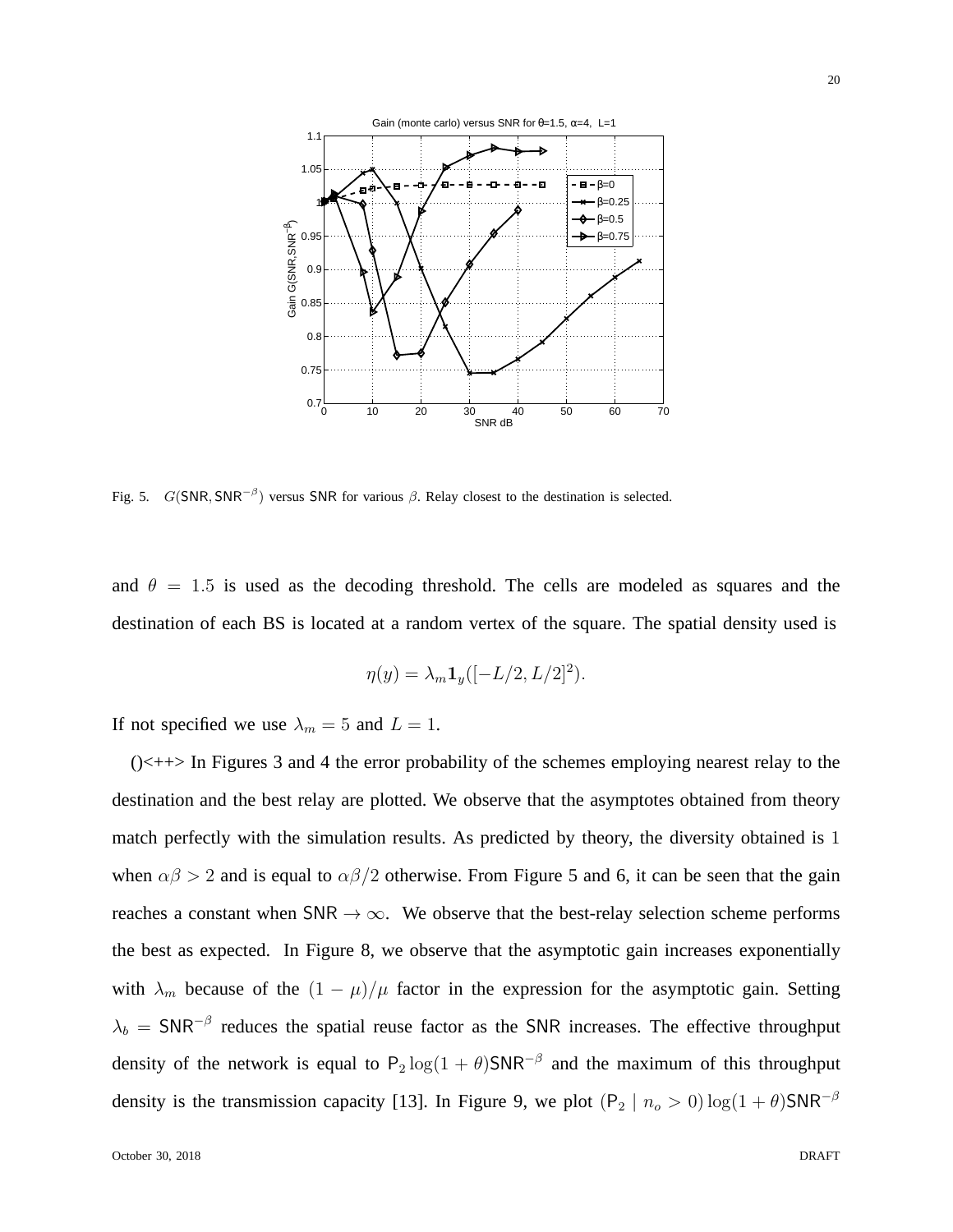

Fig. 6.  $G(SNR, SNR^{-\beta})$  versus SNR for various  $\beta$ . Relay with the best channel to the destination is selected.



Fig. 7. Asymptotic gain versus  $\lambda_m$  where  $\lambda_m$  is the intensity in  $\eta(y) = \lambda_m \mathbf{1}_y ([-L/2, L/2]^2)$ ,  $\ell(x) = ||x||^{-\alpha}$ ,  $\theta = 1.5$  and  $z = (-L/2, L/2).$ 

21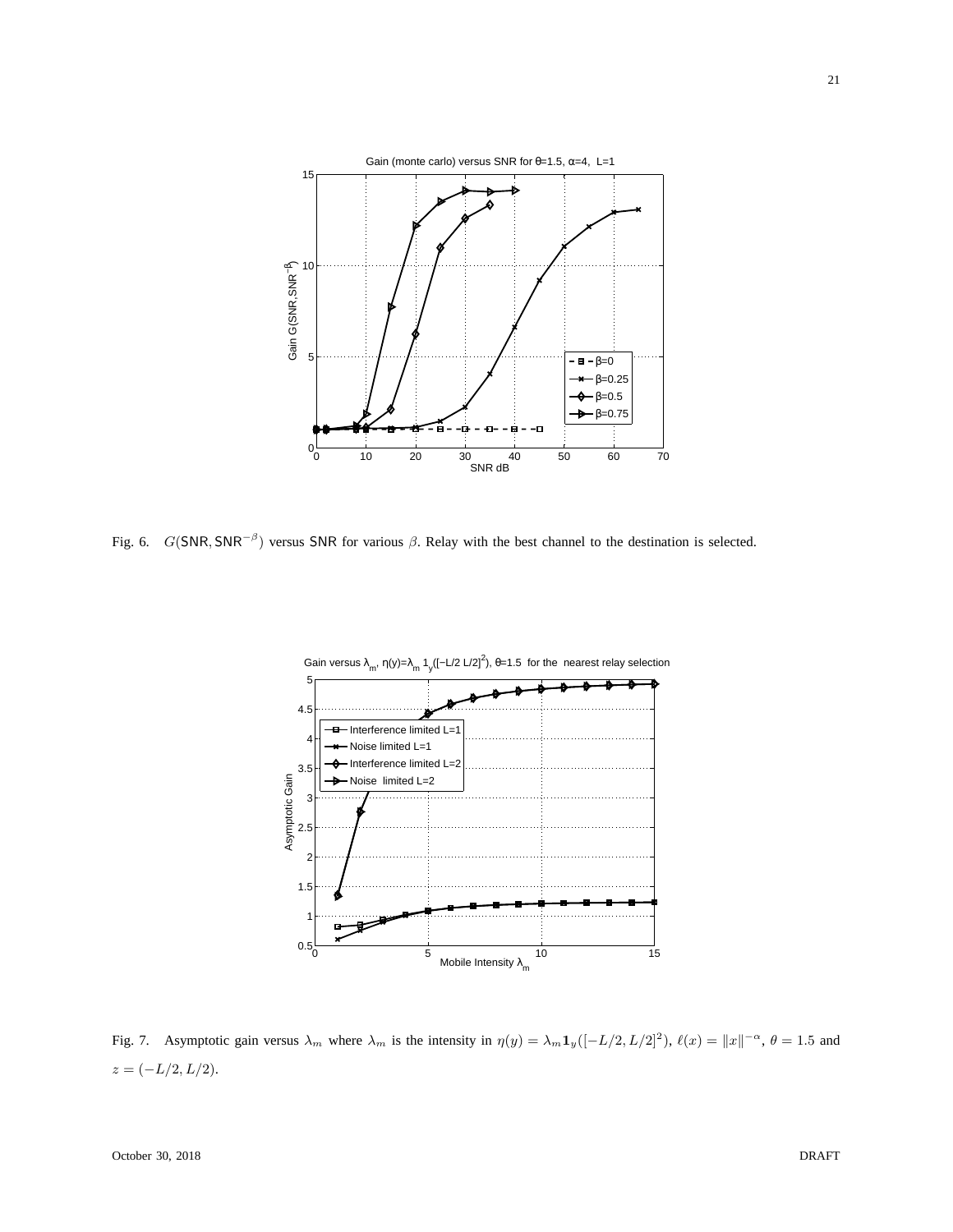

Fig. 8. Asymptotic gain versus  $\lambda_m$  where  $\lambda_m$  is the intensity in  $\eta(y) = \lambda_m \mathbf{1}_y ([-L/2, L/2]^2)$ ,  $\ell(x) = ||x||^{-\alpha}$ ,  $\theta = 1.5$  and  $z = (-L/2, L/2).$ 

versus SNR for various  $\beta$ . We observe that for each SNR there is a  $\beta$  that maximizes the throughput density, and that as SNR  $\rightarrow \infty$ , the maximizing  $\beta$  tends to 0, which is intuitive. The figure indicates that a throughput density of  $\approx 0.1$ bps/m<sup>2</sup> is achieved at low SNR, and that it increases with SNR.

## VII. CONCLUSIONS

In this paper we have analyzed the outage in a two-hop cellular system under consideration of all the node location statistics. Outage results were provided for two relay selection schemes, namely nearest-relay selection and best-relay selection. We observed that the diversity obtained is min{1,  $\alpha\beta/2$ } where  $\alpha$  is the path-loss exponent, when the density of the base stations scale as  $\lambda_b = \text{SNR}^{-\beta}$  (alternatively SIR =  $\Theta(\text{SNR}^{\alpha\beta/2})$ ). From this result we can infer that the system is noise-limited (even for high SNR) when  $\alpha\beta > 2$  and interference-limited otherwise. The asymptotic outage gain of the two-hop system over direct transmission takes only two values as a function of  $\beta$  depending on the relay selection scheme. The gain in selecting a relay with the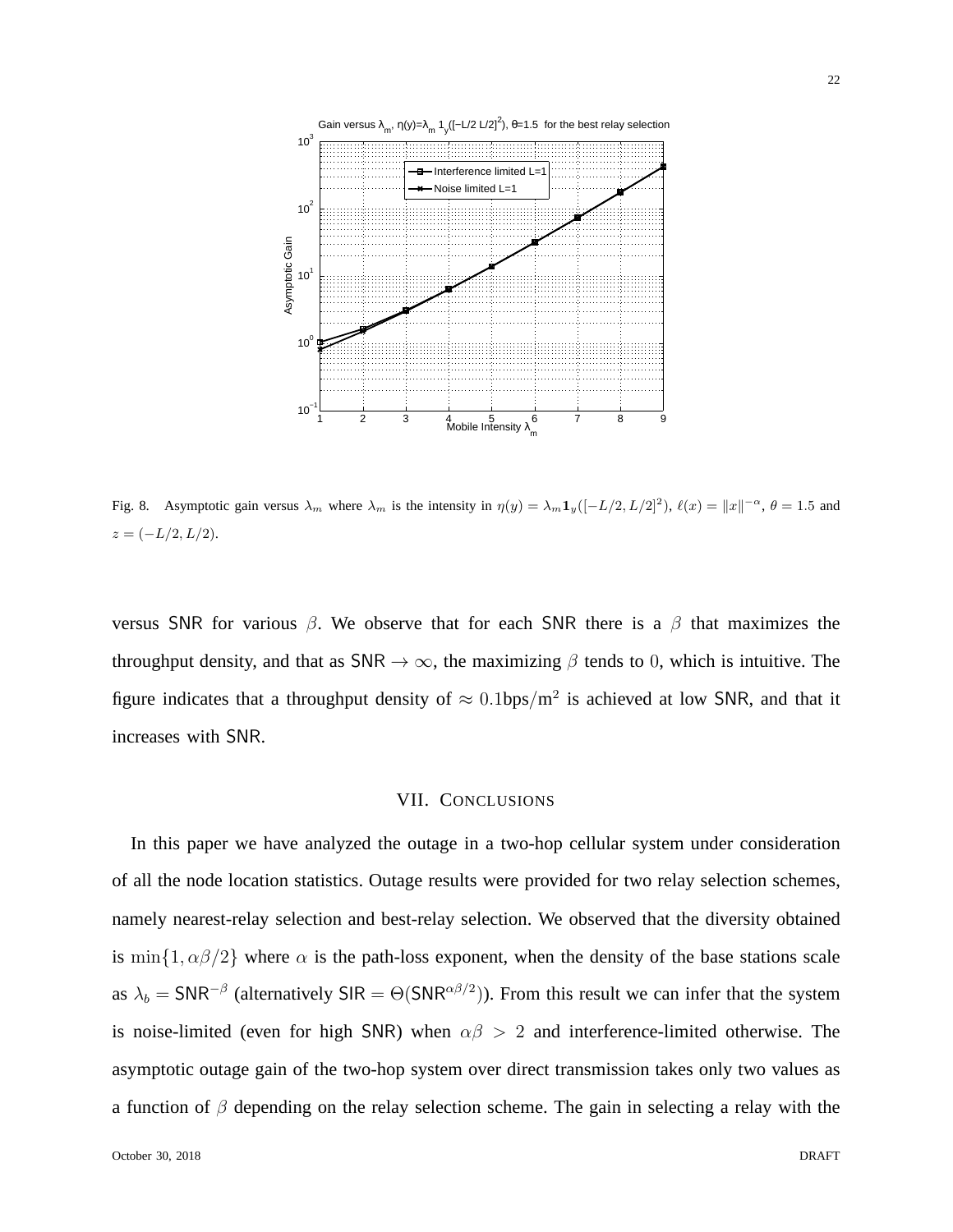

Fig. 9.  $(P_2 | n_o > 0) \log_2(1 + \theta)$ SNR<sup>- $\beta$ </sup> versus SNR for various  $\beta$ . The best relay selection scheme is used.

best channel over a direct transmission increases exponentially with the density of the *available* relays. The gain also increases with increasing source-destination distance. From simulations we conclude that the gain in selecting the best relay outweighs the overhead in estimating the fading coefficients between the relays and the destination as compared to the near-relay selection method. The techniques introduced in this paper can be extended for the spatial analysis of other relay selection schemes.

#### **REFERENCES**

- [1] G. Neonakis Aggelou and R. Tafazolli, "On the relaying capability of next-generation GSM cellular networks," *Personal Communications, IEEE*, vol. 8, pp. 40–47, Feb 2001.
- [2] H. yu Wei and R. Gitlin, "Two-hop-relay architecture for next-generation WWAN/WLAN integration," *Wireless Communications, IEEE*, vol. 11, pp. 24–30, Apr 2004.
- [3] V. Sreng, H. Yanikomeroglu, and D. Falconer, "Coverage enhancement through two-hop relaying in cellular radio systems," in *2002 IEEE Wireless Communications and Networking Conference, 2002. WCNC2002*, vol. 2, 2002.
- [4] Z. Jingmei, S. Chunju, W. Ying, and Z. Ping, "Performance of a two-hop cellular system with different power allocation schemes," in *2004 IEEE 60th Vehicular Technology Conference, 2004. VTC2004-Fall*, vol. 6, 2004.